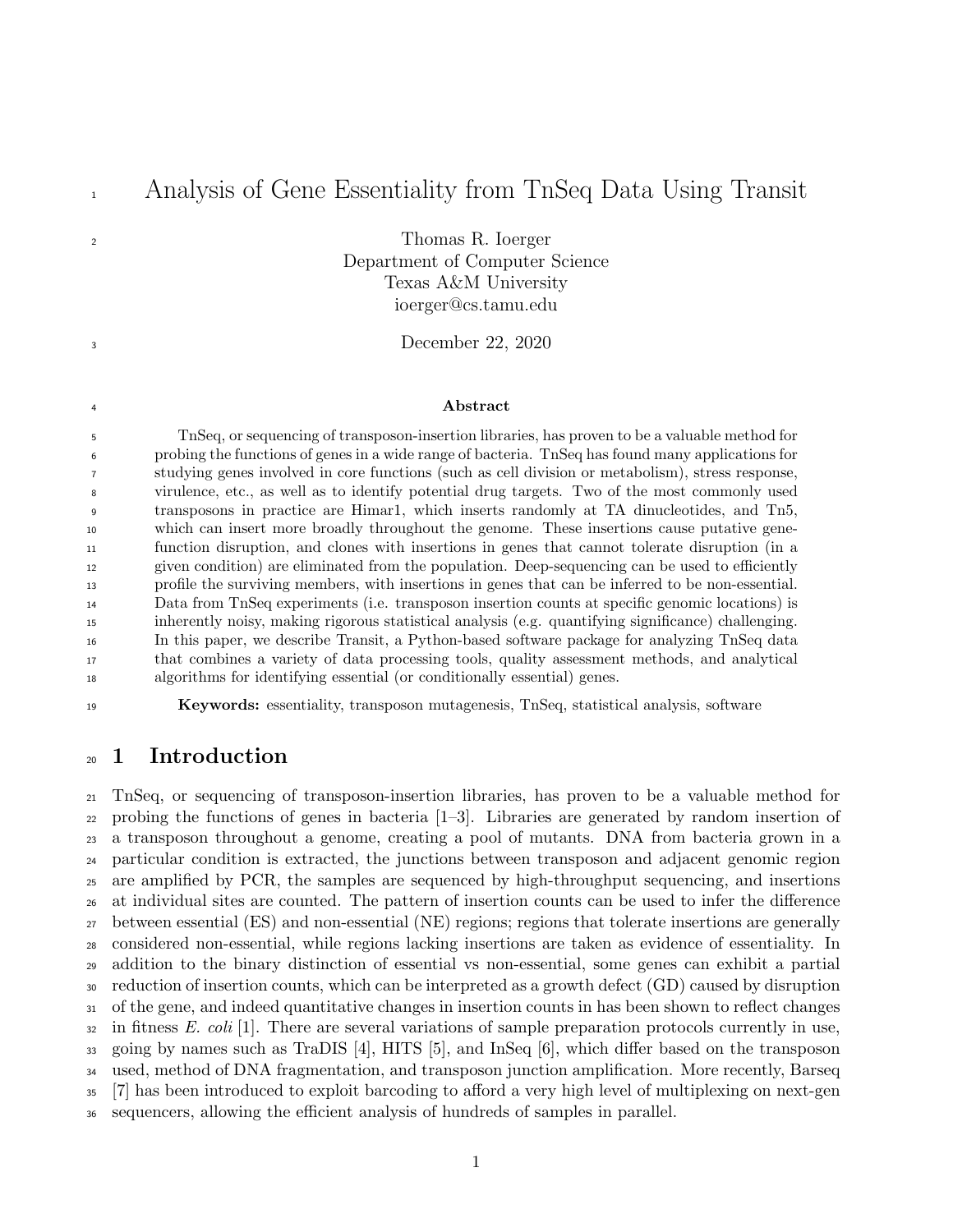37 TnSeq has found many applications in many different bacteria, including E. coli, Mycobacteria, Pseudomonas, Vibrio, Haemophilus, Salmonella, etc., to study genes invovled in metabolism, stress response, virulence, etc. For example, TnSeq has been used to study genes required for metabo- lizing/utilizing specific nutrients such as cholesterol [24] or iron [33], tolerance of stress conditions [37, 38], genetic interactions with knocked-out genes in libraries made from null mutants [39–41], and virulence in animal models [4, 5, 9, 42, 43]. TnSeq gives a very different read-out on gene func- tion than RNA-seq (transcriptomics), as essentiality of a gene is orthogonal to (i.e. not necessarily correlated with) the level of expression [8]; one can change without the other. Gene essentiality is especially useful for drug discovery efforts, such as interpreting mechanisms of resistance through mutations found in resistant mutants and identifying vulnerable targets and pathways that are critical for survival in vivo (during infection) [9]. Databases of essential genes, such as DEG [10], have been assembled from curated collections of published results of TnSeq analyses, along with inferences of essential genes extended to other species by homology.

 Two of the most commonly used transposons in practice are Himar1 [11, 12] and Tn5 [4, 13]. While Himar1, a member of the mariner family, is restricted to inserting at TA dinucleotides [14], Tn5 can insert effectively at any site in the genome, which has consequences for statistical analysis. The magnitude of counts at an individual site is highly dependent on the library, as insertion into the chromosome is a stochastic process, which is a major factor contributing to variability. Although the magnitude of insertion counts can vary significantly between adjacent TA sites in non-essential regions, no strong sequence-dependent bias has yet been found for insertion of various transposons. For Himar1, there is an apparent non-permissiveness of TA sites with a G at flanking positions  $58 +/-2$  bp, with G or C at  $+/-3$  [44], and also a general preference for insertions in more bendable regions of the DNA [45]). Similarly, only a generalized sequence preference has been identified for Tn5, but it is insufficient to make insertion locations predictable [46]. Thus insertion counts are usually treated as a random variable, and analysis methods rely on averaging over multiple TA sites in a gene to make a statistical assessment of essentiality. Even a GC-rich organism like M. tuberculosis has 3 or more TA sites for most genes (median is 13 TA sites; only 2.7% of genes have less than 3 TA sites); analysis of genes with only 1-2 TA sites is typically not reliable (analysis of short genes becomes highly dependent on the degree of saturation), and of course genes with 0 TA sites are unanalyzable by TnSeq. However, intergenic regions and ncRNAs are often short enough to have only 0-2 TA sites, and are difficult to anlayze using TnSeq. Many of the analytical methods for Himar1 can be extended to Tn5 data, provided that the saturation is high enough and the assuming the locations and magnitudes of insertions can effectively be treated as random [2]. It is important to note that essential genes, which typically lack insertions throughout the body of the ORF, have often been observed to tolerate insertions at the N- and C-termini, as well as in linkers between domains, and can even contain non-essential domains, which also pose challenges for rigorous identification of essentials. Some studies have observed large-scale chromosomal biases, where mean insertion counts exhibit a trend based on position on the chromosome, such as a gradation based on distance between the origin and termination of replication. Adjustments for such biases can be made through methods such as the LOESS correction [47], which equalizes the smoothed mean across the whole genome.

 Data from TnSeq experiments (i.e. insertion counts) is inherently noisy, making rigorous statis- tical analysis challenging. Variability can come from a variety of sources, including representation (abundance) in the library, stochastic differences between identically-treated samples (plates, cul- tures, amimals), and the sequencing process. Reducing raw counts to template counts using bar- codes can help ameliorate PCR jackpotting [15]. Loss of diversity (especially in animal infections) and amplification of fitness differences due to differences in growth time (generations) can also lead to significant artifacts such as skewing of read-count distributions [16]. Larger genes with more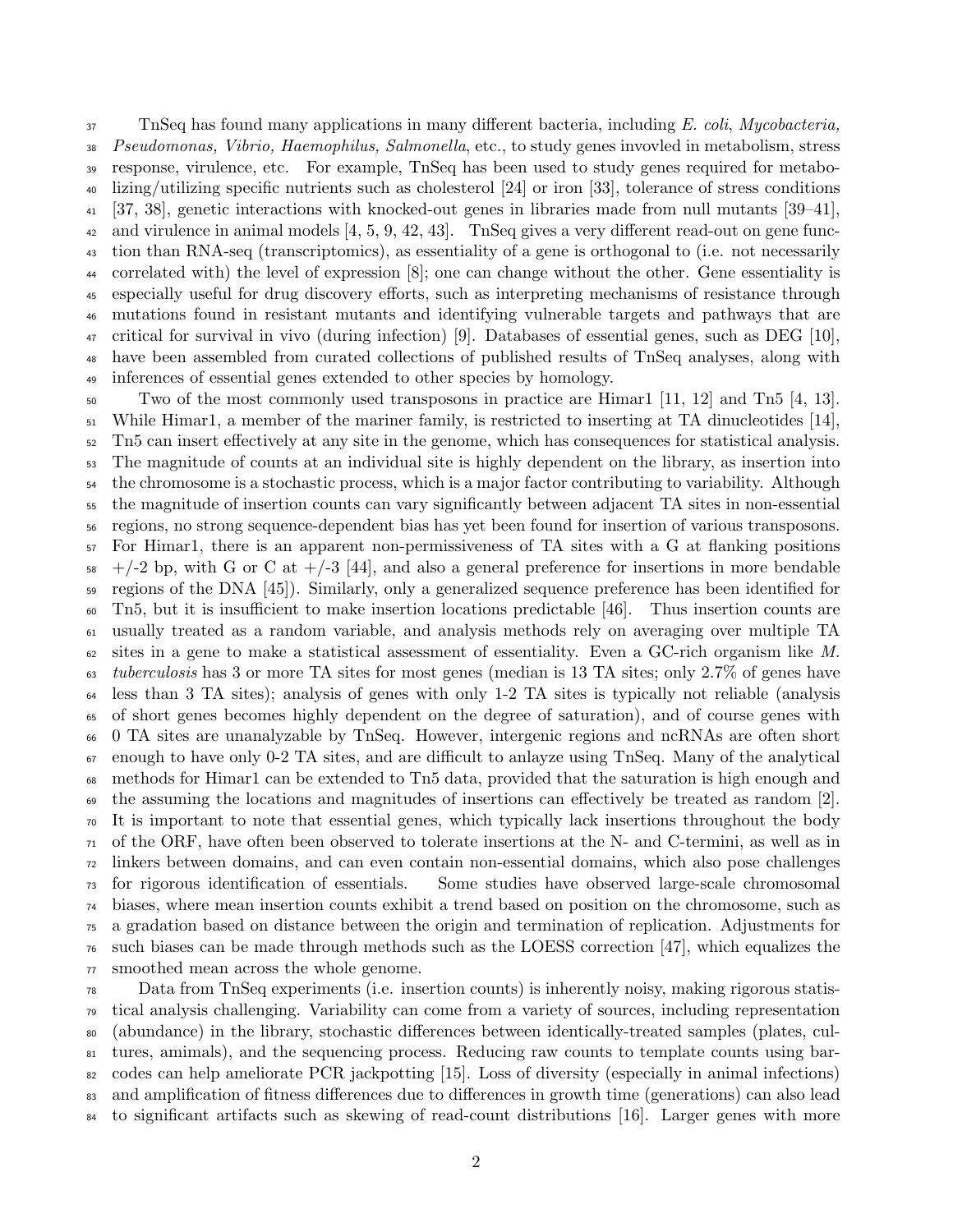TA sites ease this because the impact of isolated deviations (e.g. missing or outlier counts) can be mitgated by averaging over multiple observations. Conversely, higher noise and lower saturation can make statistical calls for smaller genes uncertain. Hence, normalization and rigorous statis- tical analysis are critical to identifying significant genes (e.g. essential or conditionally essential) Also, collection of multiple replicates (2-3 replicates per sample is recommended) is important for increasing statistical certainty through increasing the number of observations per gene. (Biological replicates, i.e. samples from different plates or animals, are more important than technical repli- cates, i.e. resequencing, for giving a fair picture of stochastic variability of insertion counts, which is critical assessing statistical confidence in observed differences.) Several software packages are available for analysis of TnSeq data, each based on different theoretical framework: ESSENTIALS [17], TnSeq-Explorer [18], TraDIS-Toolkit [19], TnSeqDiff [20] fitness ratios [21], ARTIST [22], and others.

 In this paper, we describe Transit [23], a Python-based software package for analyzing TnSeq data. Transit combines implementations of a range of previously published statistical analysis methods. Transit was originally designed for statistical analysis of Himar1 TnSeq datasets (in which insertions are assumed to be restricted to TA sites), though some of the methods have been adapted for Tn5 data (for which the typical lower saturation causes challenges). Transit has a pre-processor (TPP) for extracting insertion counts from raw sequence (.fastq) files that encodes best practices accumulated from experience in multiple labs over the years. Transit also incorporates tools for quality control (QC analysis) for assessing the quality of datasets. Transit has a graphical user interface (GUI) to make it easy for users to to perform most tasks, though this review will focus on running tasks from the command line. The methods are also accessible as a Python library for programmers to call in their own scripts (the source code can be downloaded from Github, https://github.com/mad-lab/transit). Further details can be found in the online

documentation, https://transit.readthedocs.io/en/latest/.

The analytical tools in Transit are oriented around addressing three types of questions:

1. identifying essential genes in a single (e.g. reference) condition

2. comparative evaluation of conditional essentiality between two conditions

3. analysis of genes showing variability across multiple conditions

 Each of these has different use cases. A common case of single-condition analysis might be assessing essential genes and pathways in a new bacterial species. A common case of pairwise analysis might be comparing essentiality in a stress condition, such as starvation, iron limitation, low pH, hypoxia, antibiotic exposure, or growth in an animal model, compared to a reference condition, such as growth on rich medium. However, recently, more complex TnSeq experiments are being conducted involving multiple experimental variables/treatments, such as varying antibiotic concentrations, varying durations (number of days or weeks in culture or in vivo), comparison of survival in different animal breeds/species/genotypes, or supplementation with various nutrients, making tools for task multi-condition analysis necessary to explore/characterize patterns of response over larger sets of experimental conditions. This paper describes how to do these analyses using Transit, and includes comments about the impact of (and guidelines on) data quality, file formats, and other practical information.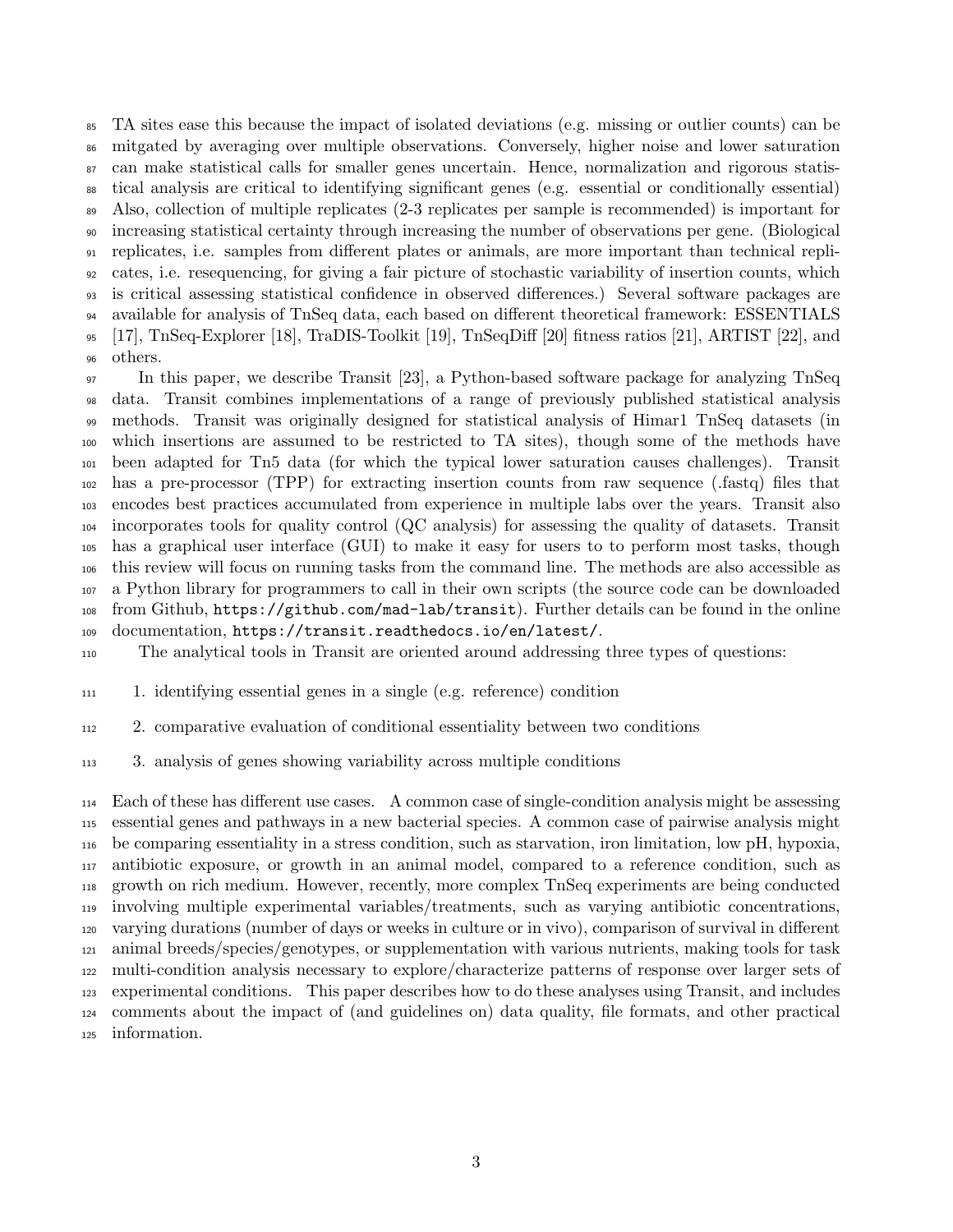## 2 Materials

 Transit is designed to run on Linux, Macs, and Windows machines. Transit is written in python3, and requires wxPython4, R, and many other packages as dependencies. Transit can be installed in two ways: 1) via 'pip3 install', which will downloaded and install the compiled code from the repository on PyPi along with all dependencies (so that it can be run directly from the command line as 'transit'), or 2) by cloning the source code from GitHub, and then manu- ally installing the required packages (see Installation Instructions in the online documentation, https://transit.readthedocs.io/en/latest/). The current version is 3.1.0 as of this writing; for future changes, see the online documentation. Note that BWA must be installed for TPP, and some of the more advanced functions (like ZINB) require R to be installed, along with some specific packages.

 In the sections below, we will give examples based on a study of gene requirements for growth 138 of M. tuberculosis H37Rv on cholesterol compared to glycerol [24]. In this study, there are 5 TnSeq datasets collection, 2 for glycerol and 3 for cholestrol. For brevity, we will refer to these wig files as G1.wig, G2.wig, C1.wig, C2.wig, and C3.wig.

 If installed from GitHub, running Transit would require command sequences like 'python3 \$TRANSITDIR/src/transit.py ...', where \$TRANSITDIR is path where Transit is installed. However, for simplicity, we will simply use the command 'transit' in the examples below.

 Users can get help on most commands (e.g. reminders of arguments and flags) by running Transit without any arguments, or with '--help'.

 Most of the analyses in Transit generate tab-separated output files as a convention, which can be opened as spreadsheets in Excel. Lines prefixed with '#' in the output files are comments.

All the input and output files for the examples in this chapter can be accessed online at:

http://orca1.tamu.edu/essentiality/transit/examples/index.html

### 3 Methods

### 3.1 Pre-Processing (TPP)

 Transit has a pre-processing step called TPP (Transit Pre-Processor) that maps reads from se- quencing a Tn library (files in .fastq or .fasta format) into a genome (.fasta format) and tabulates insertion counts at TA sites. The counts are output in a file format called '.wig' files, which simply have two values on each line - coordinate and insertion counts for each TA site. Wig files have two header lines, the second of which indicates the name of the genome sequence that was used as a reference ('variableStep chrom=H37Rv' indicating H37Rv.fna as the reference sequence, for exam- ple). In subsequent analyses, it is critical to use the annotation file corresponding to the genomes sequence used in TPP, to ensure consistency of the coordinate system.

 TPP uses BWA [25] (which must be installed separately) to map reads into the genome. Since the reads represent junctions between the transposon and chromosome, the first step is identifying reads (in read 1) with a prefix matching the terminus of the transposon, and the stripping this prefix off to map the genomic suffix. Many protocols introduce random shifts in the location of the prefix sequence within the reads, to reduce sequencing problems when all reads begin with the same nucleotides. By default, TPP searches for a prefix corresponding to Himar1, but other transposons can be accommodated by specifying the search sequence using the '-prefix' flag. Illumina sequencers often provide pairs of reads, and while read 2 is not absolutely necessary for mapping reads (i.e. optional), Sassetti et al. have shown how to embed random nucleotide barcodes in read 2 that can be used by TPP to reduce raw read counts at each TA site to counts of unique DNA templates,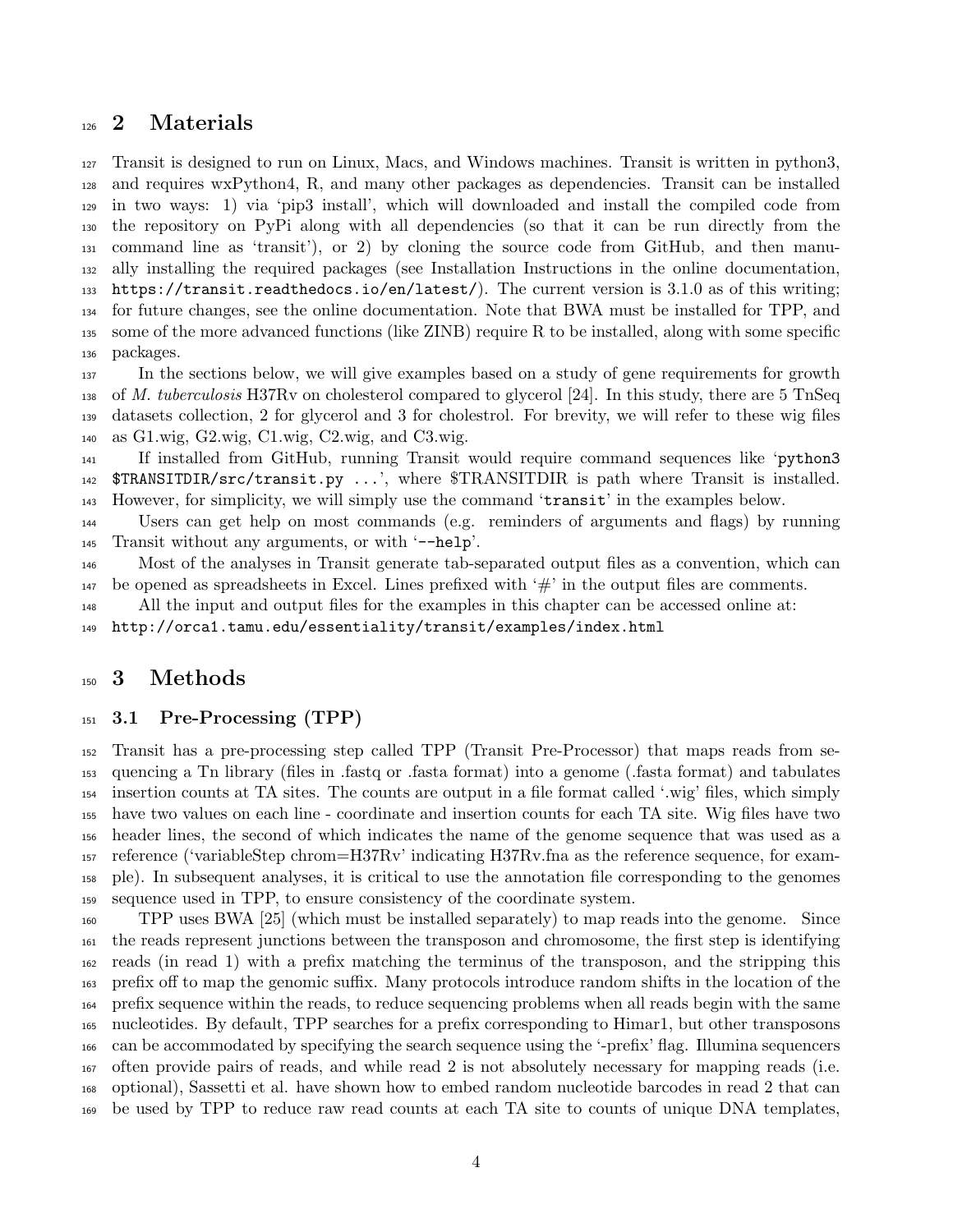which helps reduce noise due to PCR jackpotting effects [15]. Because of the lengths of the prefix in read 1 and barcodes (and surrounding constant regions and genomic regions in read 2), it is recommended to use a read length of at least 75 bp (i.e. 75x75 bp paired-end sequencing). Various flags can be used to adjust the methods and parameters for mapping reads, such as number of mismatches allowed or constraints on location of prefix.

An example of running TPP is as follow:

```
176 > tpp -bwa /home/bwa/bwa-0.7.12/bwa -ref H37Rv.fna -reads1 G1_R1.fastq
177 - reads2 G1_R2.fastq -output G1
```
 The inputs are the sequencing data (fastq files for read 1 and 2) and the reference genome sequence (H37Rv.fna, nucleotide fasta). Multiple intermediate files will be generated for the base filename given by -output. The primary output file would be the wig file,  $G1.wig$ , which contains the insertion counts at TA sites.

 TPP can also map reads to genome sequences containing multiple contigs (or replicons), such as when an organism contains multiple chromosomes and/or plasmids. Separate reference sequences can be provides to TPP as a comma-separated list.

 Another important output file from TPP is the .tn stats file that gets generated. It contains important parameters and diagnostics from the run. As a quick check, it is useful to examine the  $_{187}$  saturation (fraction of TA sites with insertions, ideally  $>30\%$ ) and NZmean (mean over non-zero sites, ideally > 10). The .tn stats files also reports the total reads, number of reads mapped, and related statistics which can give insight into the degree of attrition and possible reasons for it (for example, whether reads lacked the expected prefix, mapped predominantly to a single site, or matched known sequences related to the transposon vector or primers).

### 3.1.1 Making Combined Wig Files

 When working with a large collection of datasets, it can be cumbersome to have to type multiple wig filenames as inputs to subsequent commands. In such cases, it is convenient to make a 'com- bined wig' file, which combines the counts at the same TA sites from multiple wig files on the same line (and appends on the ORF id and gene name from the annotation). To aid in comparing inser- tion counts between datasets, the counts are normalized using TTR normalization (by default, see below), though other normalization methods (including 'nonorm' which preserves raw counts) can be applied using the -n flag. The "#File:" header lines cocument the datasets that were combined.

```
200 > transit export combined_wig G1.wig,G2.wig,C1.wig,C2.wig,C3.wig H37Rv.prot_table
201 glyc_chol_combined_wig.txt # TTR norm is implicit
202
203 > transit export combined_wig G1.wig,G2.wig,C1.wig,C2.wig,C3.wig H37Rv.prot_table
204 glyc_chol_combined_wig_raw.txt -n nonorm
```
 A recommended practice is to use the combined wig file for examining and comparing normalized insertion counts in a gene or locus that is indicated to be conditionally essential, to confirm whether the effect is genuine or perhaps influenced by a few outlier insertion counts.

 The '.prot table' file contains the coordinates and annotations of genes in the genome (see Section 3.2.2 below).

 It is often useful to reduce the data in each sample to the mean insertion counts for each gene, which can be done with the 'export mean counts' command: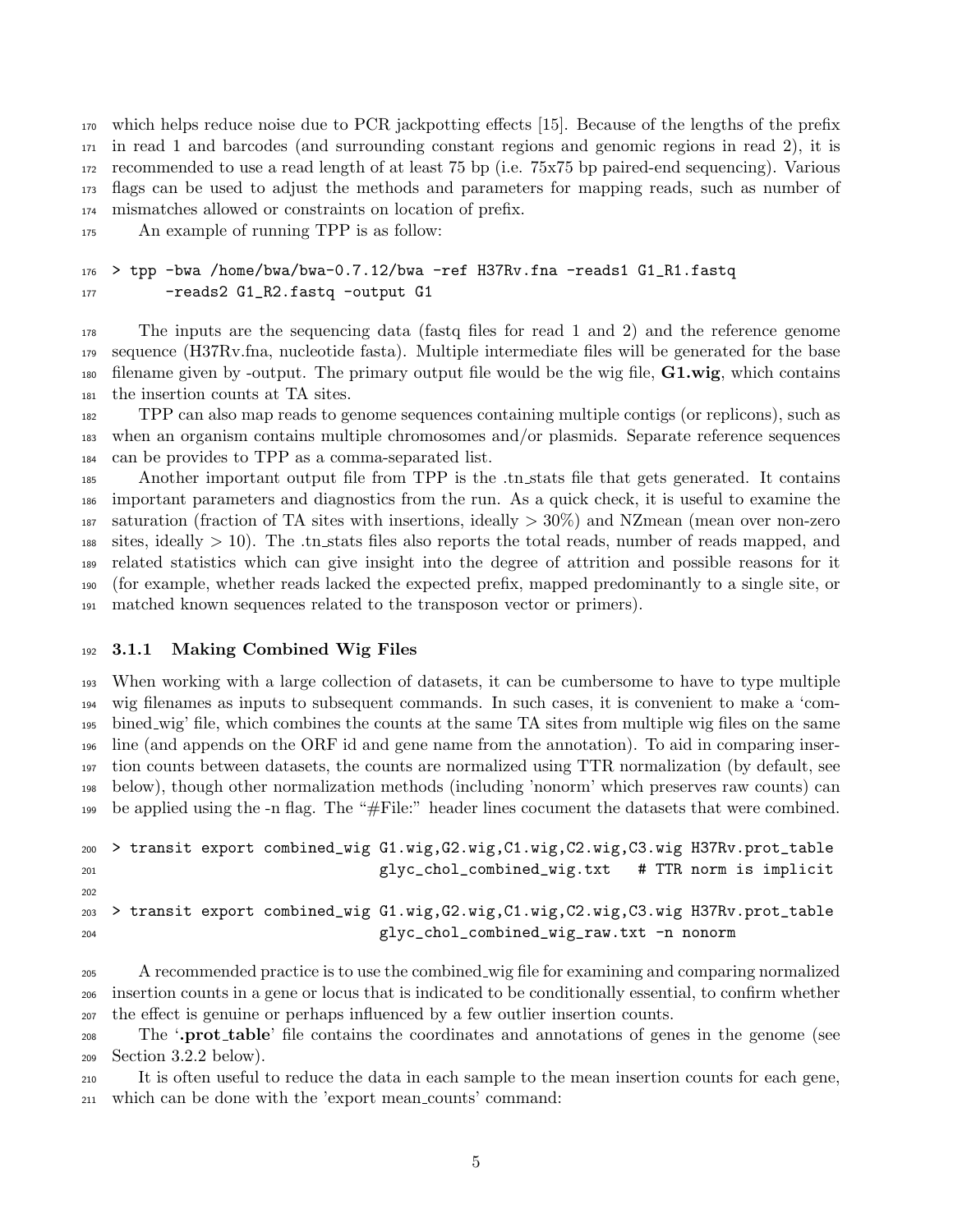```
212 > transit export mean_counts G1.wig,G2.wig,C1.wig,C2.wig,C3.wig H37Rv.prot_table
213 glyc_chol_gene_means.txt
```

```
214 The output file, glyc chol gene means.txt can be opened as a spreadsheet.
```
An individual wig file may be normalized itself using the following command,

```
216 > transit normalize <input.wig> <output.wig> -n [method]
```
 where 'method' is TTR, betageom, or several others (see documentation). Normalization can also be applied simultaneous to multiple datasets in a combined wig file by adding the '-c' flag before the filename.

### 3.1.2 Evaluting Quality of TnSeq Data

 To summarize the statistics of multiple samples in a combined wig file, one may use the 'tnseq stats' command (given either a list of individual wig files, or a combined wig file):

```
223 > transit tnseq_stats G1.wig G2.wig C1.wig C2.wig C3.wig -o glyc_chol_tnseq_stats.txt
224 or
225 > transit tnseq_stats -c glyc_chol_combined_wig_raw.txt -o glyc_chol_tnseq_stats.txt
```
 The output file is a tab-separated file that can be opened as a spreadsheet. It contains impor- tant information, including the saturation, total counts, mean, NZmean, and max count, for each dataset, along with several statistics on the read-count distribution (skewness, etc.). While the  $_{229}$  saturation will not change, it is best to run *tnseq stats* on a combined wig file to which no normal- ization has been applied ('-n nonorm'), since otherwise, the mean counts will be reflect the results 231 of TTR normalization. If datasets with especially low saturation (e.g.  $\lt 15\%$ ) or low NZmean (e.g.  $232 < 1$ ) are observed, the researcher might consider excluding them from further analyses.

233 Users can assess the quality of the TnSeq datasets by generating and examining the **tnseq\_stats**  table mentioned above. The primary metrics are saturation and mean insertion count (specifically, NZmean). While there are not rigorous criteria for defining "bad" datasets, rules of thumb I use for <sup>236</sup> "good" datasets are: density  $30\%$  (ideally  $>50\%$ ) and NZmean  $>10$  (ideally  $>50$ ). In addition, I look at MaxReadCount and Skewness as indicators. Typically, MaxReadCount will be in the range of a few thousand to tens-of-thousands. If you see individual sites with counts in the range 239 of  $10^5 - 10^6$ , it might mean you have some positive selection at a site (e.g. biological (fitness advantage), or an artifiact due to things like PCR jackpotting), and this can have the effect of reducing counts and influencing the distribution at all the other sites. If MaxReadCount<100, that is also probably problematic (either not enough reads, or possibly skewing). Also, skewness>30 often (but not always) signals a problem. The reason it is not easy to boil all these down to a simple set of criteria is that some some of the metrics interact with each other.

 A useful tool when evaluating the quality of a collection of TnSeq datasets is to make a cor- relation plot of the mean insertion counts (averaged at the gene-level). While, it is difficult to state how much correlation there should be between conditions (or even between replicates of the same condition), the corrplot can often reveal individual samples which stand out as being far less correlated with all the others (which subsequently might be excluded from analyses).

> transit corrplot glyc\_chol\_combined.wig.txt glyc\_chol\_corrplot.png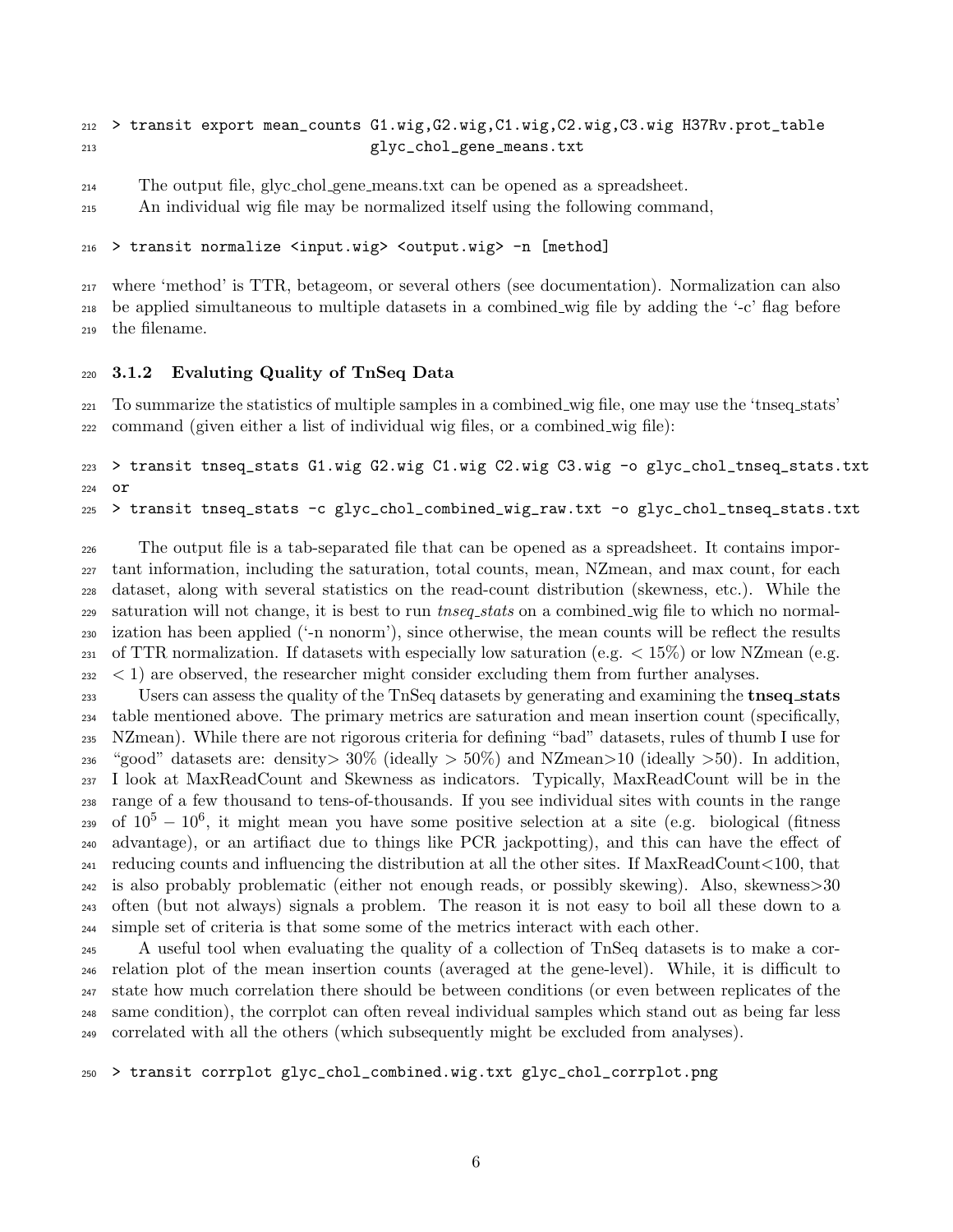Although saturation and NZmean are the easiest to assess, a more complicated aspect of data quailty is the insertion-count distribution. Generally speaking, the number of TA sites with low counts are most abundant, and sites with high counts are far less frequent. While it is not theoretically guaranteed, well-behaved datasets typically conform closer to a geometric distribution (though possibly with some excess dispersion, which could be modeled as a negative binomial). In contrast, lower-quality datasets often exhibit a significant skew away from this distribution. Skewed datasets are often more dominated by excessively high counts at a few sites, while the counts at the vast majority of remaining sites are quite low by comparison. This can cause problems with normalization; even though TTR is designed to be robust to a few outliers, it is only linear transformation and cannot correct for skew in the data. This can lead to an inflation of apparently differentially essential genes (artifacts) when skewed datasets are compared to other conditions.

 The Transit GUI provides plots of the insertion-count distribution, including a QQ-plot (quantile- quantile plot) against an ideal geometric, to visually assess the degree of skew. The closer to a diagonal, the better. Aside from 'skewness' as a metric itself, the tnseq stats table also report the 265 Pickand's tail index [48]. Anecdotal experience suggests that dataset with  $PTI > 1.0$  (and maybe 266 even  $PTI > 0.5$  are potentially problematic.

 The causes of skew are (currently) not well understood, though, anecdotally, it often seems to be associated with loss of diverity (e.g. in animal-passeged samples) over 'over-selection' of libraries. For example, culturing too long under a stress condition can amplify the effects of even small fitness differences.

 What can be done with skewed datasets? One solution is to apply the Beta-Geometric cor- rection (BGC) [16]. This is a non-linear normalization procedure that adjusts the insertion-count distribution to look more like a conventional geometric distribution. This can be accomplished us- ing the '-n betageom' flag to the 'normalize' command. BGC normalization dramatically squashes down the sites with the highest counts, but if it is applied uniformly to all the samples in a com- parison, it often greatly reduces the number of (apparently) significant hits, hopefully getting rid of false positives and retaining only a few true positives where the trend of insertions truly supports a change in essentiality (fitness difference).

> transit normalize G1.wig G1 BGC.wig -n betageom

### 3.2 Analyses for Single Conditions

#### 3.2.1 Gumbel Analysis

 Analyses of individual conditions might occur when a new strain is being evaluated in a reference condition (rich growth medium, for example), and the goal is to make a preliminary catalog of essential genes. There are two principle methods in Transit: Gumbal analysis, and a Hidden Markov Model (HMM). Gumbel analysis focuses on genes with statistically significant gaps, or consecutive sequences of TA sites lacking insertions (empty sites, with counts of 0) [26] Since most libraries are sub-saturated, empty sites will occur in non-essential regions at random, but long sequences of empty sites are statistically unlikely, and genes containing such gaps are taken as essential. The Gumbel method uses the Extreme Value Distribution to quantify the certainty, and a posterior probability is reported in the output file (with separate thresholds for Essential and Non-essential genes, and Uncertain genes in between). An important advantage of this gap-based approach is that it is tolerant of insertions which sometimes occur at the N- and C-termini of ORFs. 293 A disadvantage is that it works less well with less-saturated libraries  $(< 40\%)$ , and can yield many 294 more Uncertain calls, especially for shorter genes (with  $< 10$  TA sites). Note that the magnitude of insertion counts (and hence normalization) do not matter for Gumbel analysis.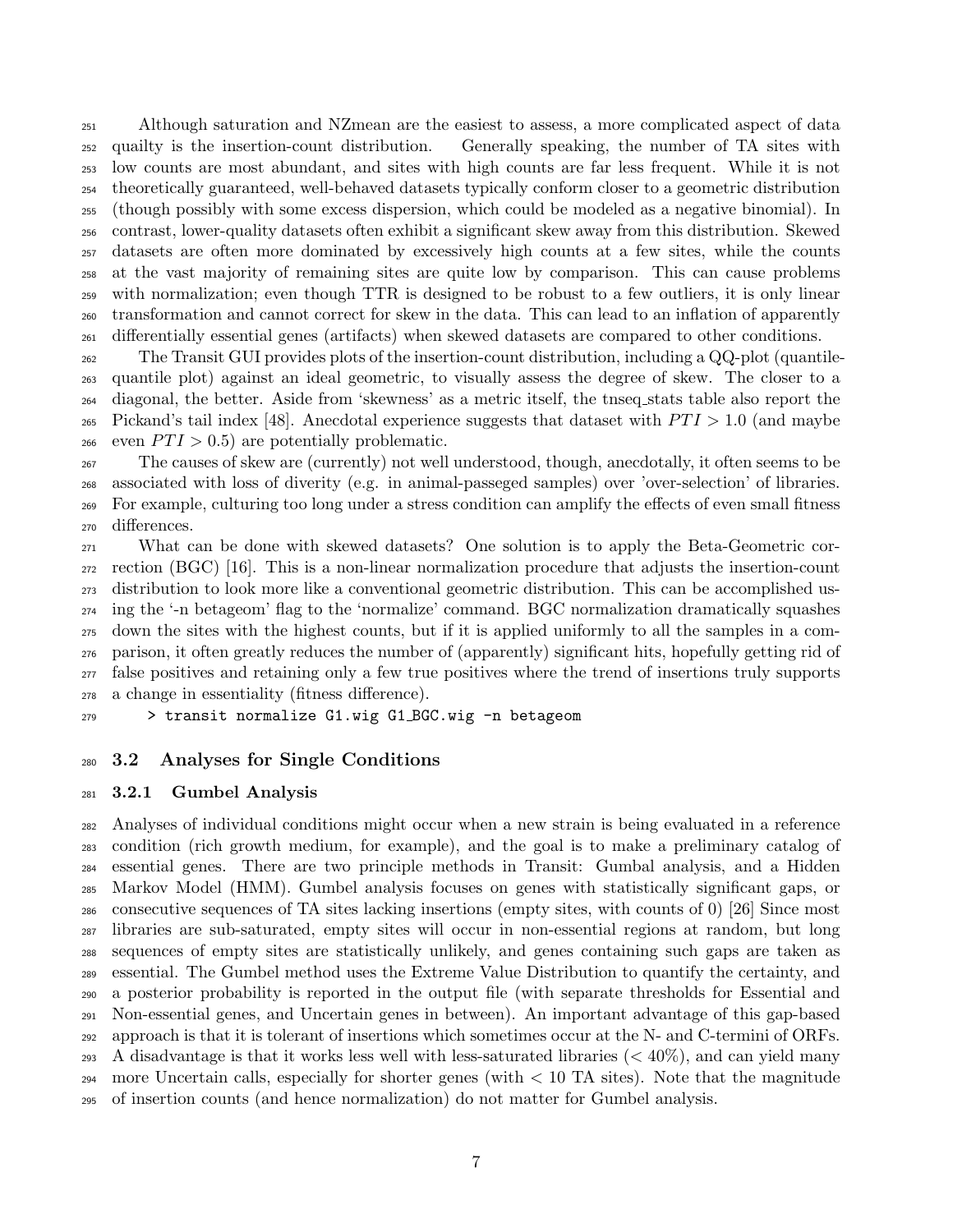#### > transit gumbel G1.wig,G2.wig ref.prot\_table gumbel\_H37Rv\_glycerol.txt

 Gumbel can be run on multiple replicates. If multiple replicates are available, they can be provided to Gumbel via a comma-separated list, as shown above, and the data will be merged. The output file will contains values for each gene, such as number of TA sites, number of sites with insertion, longest run of sites without insertion, and finally a posterior probability ('zbar') and call (ES=essential, NE=non-ess, U=uncertain, S=too short to analyze). This command also has flags for explicitly trimming (ignoring) TA sites in termini of genes, etc.

 A typical expectation is that around 10-15% of genes will be essential for growth in vitro in most bacterial genomes, as has been observed across many organisms [10], though of course it depends on size of genome and growth condition.

### 3.2.2 Prot Tables

307 An important input file to Gumbel, like many other methods in Transit, is a "prot\_table," which con- tains the annotation of the genome (including start and stop coordinates of genes). The prot table format is derived from an old format that could be downloaded from GenBank years ago. It is a tab-separated file with the following fields for each gene: function/description, start coord, end coord, strain  $($ + $\prime$  or  $\prime$ - $\prime$ ), gene length (in amino acids; unused), 3 unused fields, gene name, and ORF id. More recently, the gff (or gff3) format is being used for genome annotations. Transit has a method to convert a gff file into a prot table. However, there is greater flexibility in the gff format (especially, varying use of keywords), which is difficult to anticipate, so if the Transit command does not work, users might have to write their own script to convert their gff file to a prot table.

#### 316 > transit convert gff\_to\_prot\_table <ref.gff> <ref.prot\_table>

 See Notes on including other types of genes in prot tables. Note that one can add other types of genes to a prot table, such as tRNAs, rRNAs, and ncRNAs. All that is required it to include lines with the expected format, including start and end coordinates and strand. Furthermore, the same approach can be used to represent other types of loci, such as operons (spanning multiple genes) or intergenic regions, to be analyzed for essentiality. However, note that most intergenic regions and ncRNAs are relatively small compared to typical protein-coding regions, and hence they often have only a few (if any) TA sites, making essentiality analysis highly uncertain (except for the most highly saturated libraries [44]).

#### 3.2.3 Hidden Markov Model

 The HMM can also be used to assess TnSeq data in a single condition. It works a different prinicple - using a probabilistic model to estimate the state at each TA based on the counts and consistency with adjacent sites [27]. This allows the HMM to smooth over individual outlier values (such as an isolated insertion in any otherwise empty region, or empty sites scattered among insertion in a non- essential region) and make a call for a region/gene that integrates information over multiple sites. The important difference from Gumbel analysis is that the HMM takes into account the magnitudes of insertion counts, which can also carry information about the growth requirement (or fitness effect) of a gene. This allows the HMM to make finer distinctions, utilizing 4 states for individual sites: ES (essental), GD (growth-defect), NE (non-essential), and GA (growth-advantaged). One might see a GD call for a gene whose disruption (by the transposon) impairs growth, so counts are suppressed (compared to the global average, but not all the way to 0), while a gene might be called GA if transposon insertions actually confer a growth advantage, resulting in inflated counts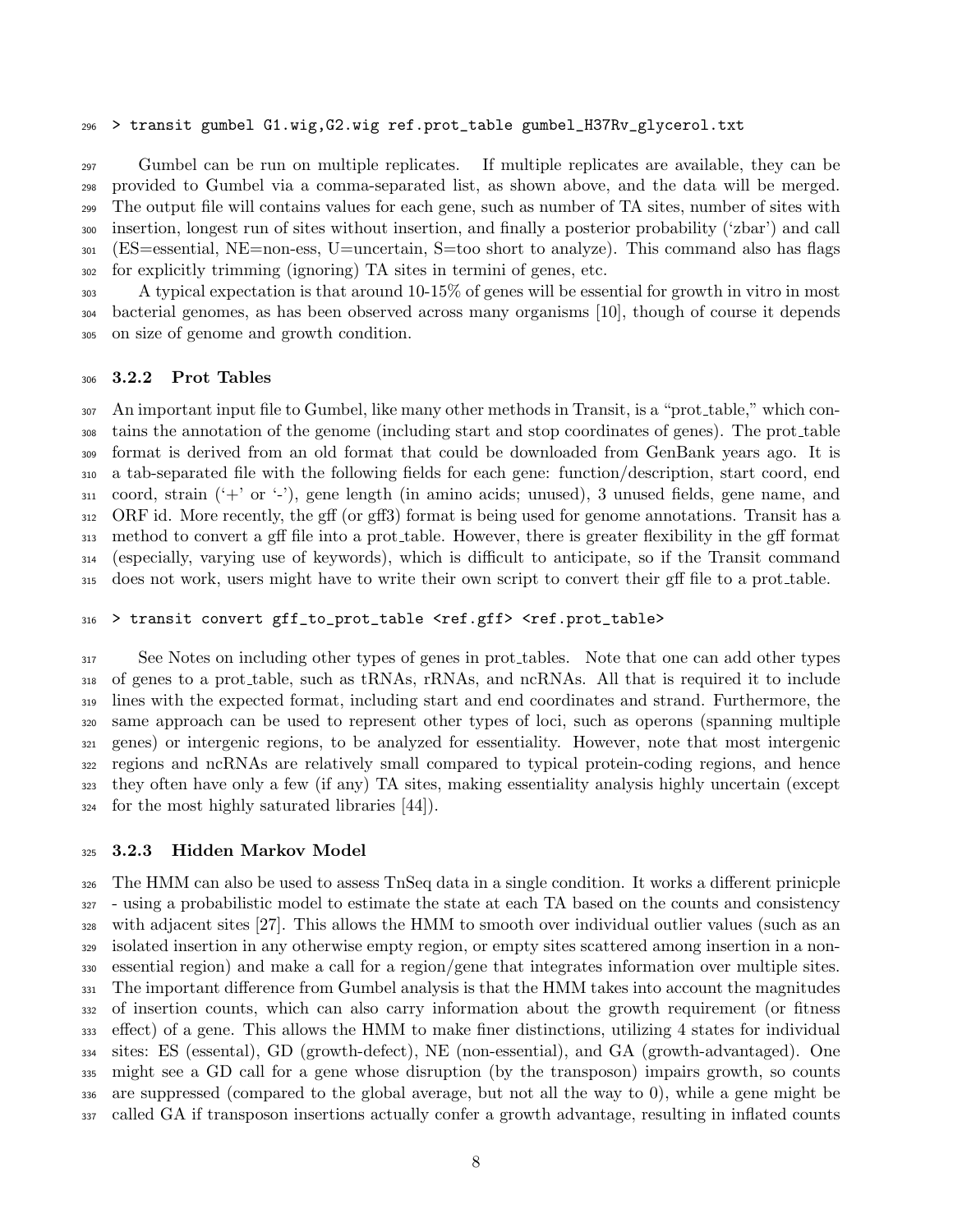[21]. The gene-level calls are made based on the majority call among the TA sites within each gene. The HMM automatically tunes its internal parameters (e.g. transition probabilities) to the characterisitics of the input datasets (saturation and mean insertion counts), and can work over a broad range of saturation levels (as low as 20%, [27]).

#### > transit hmm G1.wig,G2.wig H37Rv.prot\_table hmm\_H37Rv\_glycerol.txt

 The HMM command has flags for normalization (-n) and also how to handle merging of repli- cates (-r), though defaults are usually fine. There are actually two output files generated by the HMM, one named on the command line, which will contain the analysis (e.g. state probabilities and call) at each individual TA site, and another, hmm H37Rv glycerol genes.txt ('genes' added as suffix to filename), which contains the call for each gene. There is no "probability" associated with the call for each gene. It is important to keep in mind that the call for a given gene can be influenced by insertions in the adjacent region, which is part of the design of HMMs.

 The '-l' flag may be used to apply a LOESS correction to adjust for large-scale variations in insertion counts across the genome. Because the HMM takes the magnitudes of insertions into account, it can be affected by large-scale varations in insertion counts across the genome. In the GUI, a plot of the smoothed mean insertion count can be generated. If there are noticable differences, the local deviations from the global mean can be subtracted out using the LOESS correction [17] ('-l' flag for the hmm command). While this is typically not necessary for Tn libraries in M. tuberculosis, chromosomal biases can be more severe in faster-replicating species, like *Vibrio cholera* [3] and *E. coli* [49].

 Because essential and growth-defect regions are close (both have suppressed counts), the dif- ference in call by the HMM (ES vs GD) can be affected by noise, so we often combine the two categories. Typically, 15-20% of genes in a bacterial genome are called by the HMM as ES or GD, suggesting they are either absolutely required (ES) or contribute to fitness (GD) in the growth condition evaluated.

### 3.3 Pairwise Comparisons: Resampling

 Comparisons between two conditions can be used to identify conditionally-essential genes. In addition to binary cases where an essential becomes non-essential or vice versa, we also include <sub>366</sub> genes with *quantitative changes in insertion counts*, reflecting apparent fitness changes for mutants (for example, genes in which the mean insertion count decreases by 2-fold, though not going all the way to 0). The primary tool in Transit used for pairwise comparisons is "resampling." It is equivalent to a permutation test on the difference of the mean counts between the two conditions for each gene. Of course, because of stochasticity, almost every gene will exhibit some difference in mean insertion counts between any pair of conditions. What matters is whether the difference is statistically significant.

 Resampling is a frequentist approach that compares the observed differences of mean insertion counts to a null distribution to determine whether the difference is larger than would be expected by chance (given the same counts but without knowledge of the condition). First, the normalized insertion counts are pooled over all TA sites and replicates for both conditions. Then a null distribution is created by repeatedly drawing random two samples (of the same size as the original number of observations) from the pooled counts and calculating the difference of means 10,000 times. From this a two-tailed p-value is derived for the observed difference, and the p-values are adjusted post-hoc for multiple testing via the Benjamini-Hochberg correction [50] to limit the overall false discovery rate (FDR) to 5%.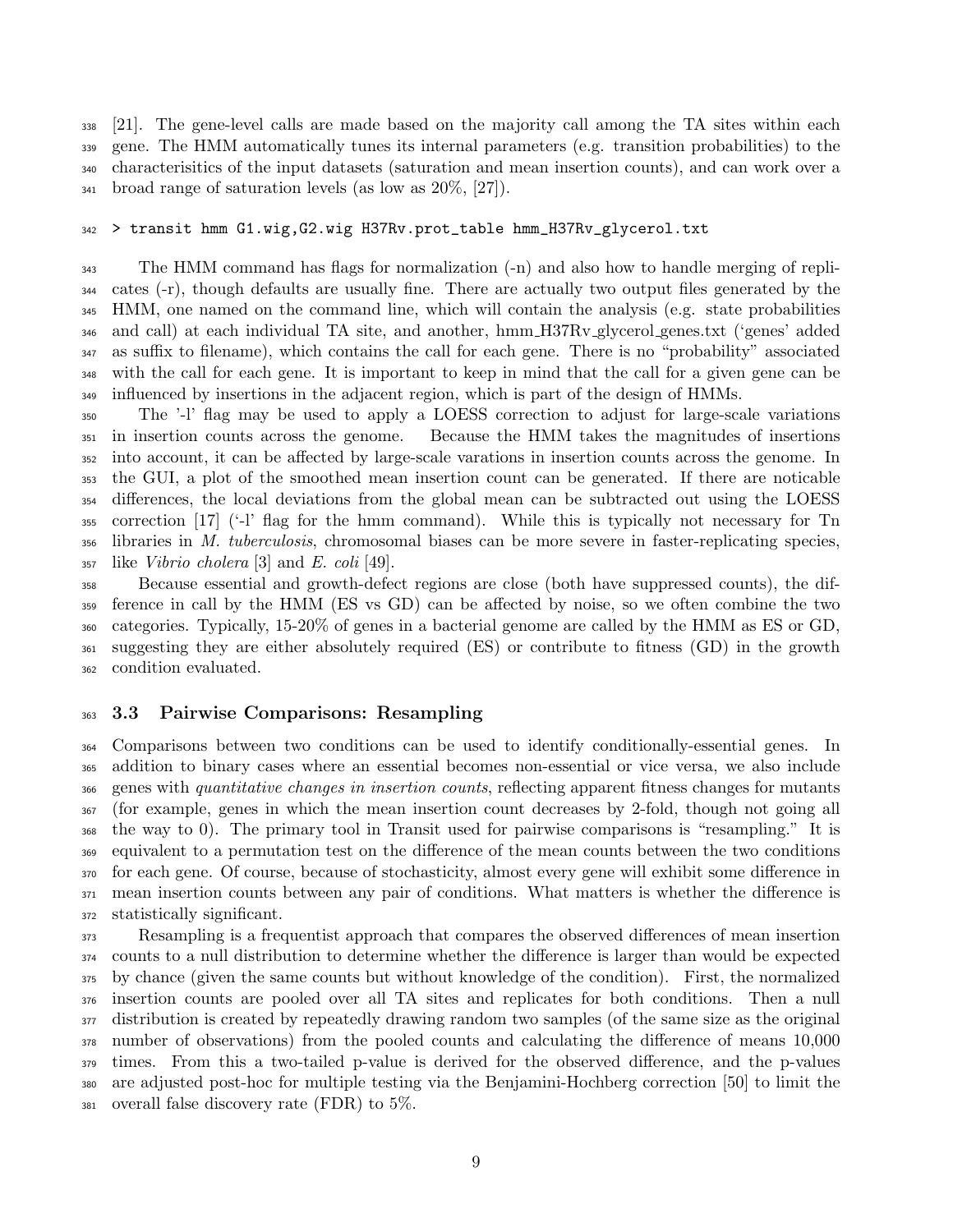This comparative approach to identifying conditionally essential genes is preferred over simply combining the results of individual analyses of each condition (e.g. Gumbel) and selecting genes that are called Essential in one condition but not the other, because the results of that approach could be influenced by which genes fall just above or below the significance cutoff. Resampling is a direct comparison that looks at differences in insertion counts. The resampling procedure is designed to be (somewhat) robust to noise (e.g. outliers, high variance among counts), and is appropriately less sensitive for smaller genes and more sensitive with more replicates.

 Normalization is critically important for resampling. If the individual datasets are not properly normalized, it can lead to the appearance of an artifically inflated number of conditional essentials (i.e. false positives, artifacts). The default normalization used in Transit is called TTR (Trimmed Total Read-count). For each dataset, the total insertions over all TA sites is tabulated, after removing the top and bottom 1% of sites (to reduce the influence of outliers). The sites are divided by this total, and then scaled-up so that the mean insertion count over the whole genome is 100. While the calculation is simple, it puts counts from different datasets on a comparable basis. Furthermore, it maintains a balance so that counts from less-saturated datasets are inflated proportionally, so that the mean insertion for most genes (averaged over multiple TA sites) stays about the same on average. This objective is important for the assumptions of resampling (see 399 explanation in [23]). A way to verify that TTR normalization is doing the right thing is to make a scatter plot of the mean insertion counts for each gene between any two datasets; the data should scatter along the X=Y diagonal. Individual points can deviate from this line due to: experimental noise, sampling error for small genes with few TA sites, or biological differences (if the datasets represent distinct experimental conditions). But if there is a systematic deviation away from the X=Y line in this scatter plot (due to improper normalization), it would likely produce an excess of conditional essentials detected by resampling.

Resampling can be run on 2 sets of wig files (comma-separated) as follows:

### > transit resampling G1.wig,G2.wig C1.wig,C2.wig,C3.wig H37Rv.prot\_table resampling\_glyc\_chol.txt -a

The full list of options for the resampling command is:

```
410 > transit resampling
411 usage:
412 transit resampling <comma-separated .wig control files> <comma-separated .wig experimental files>
413 <annotation .prot_table or GFF3> <output file> [Optional Arguments]
414 or
415 transit resampling -c <combined_wig> <samples_metadata> <ctrl condition name> <exp condition name>
416 <annotation .prot_table> <output file> [Optional Arguments]
417 NB: The ctrl and exp condition names should match Condition names in samples_metadata file.
418
419 Optional Arguments:
420 -s <int> := Number of samples. Default: -s 10000
421 -n <string> := Normalization method. (Default: -n TTR)
422 -h := Output histogram of the permutations for each gene. (Default: Turned Off)
423 -a := Perform adaptive resampling. (Default: Turned Off)
424 -ez := Exclude rows with zero across conditions. (Default: Turned Off)
425 -PC <float> := Pseudocounts used in calculating LFC. (default: 1)
426 -l := Perform LOESS Correction (Default: Turned Off)
427 -iN <int> := Ignore TAs occuring within given percent (as int) of the N terminus. (Def: 0)
428 -iC <int> := Ignore TAs occuring within given percent (as int) of the C terminus. (Def: 0)
429 --ctrl_lib := String of letters representing library of control files in order
```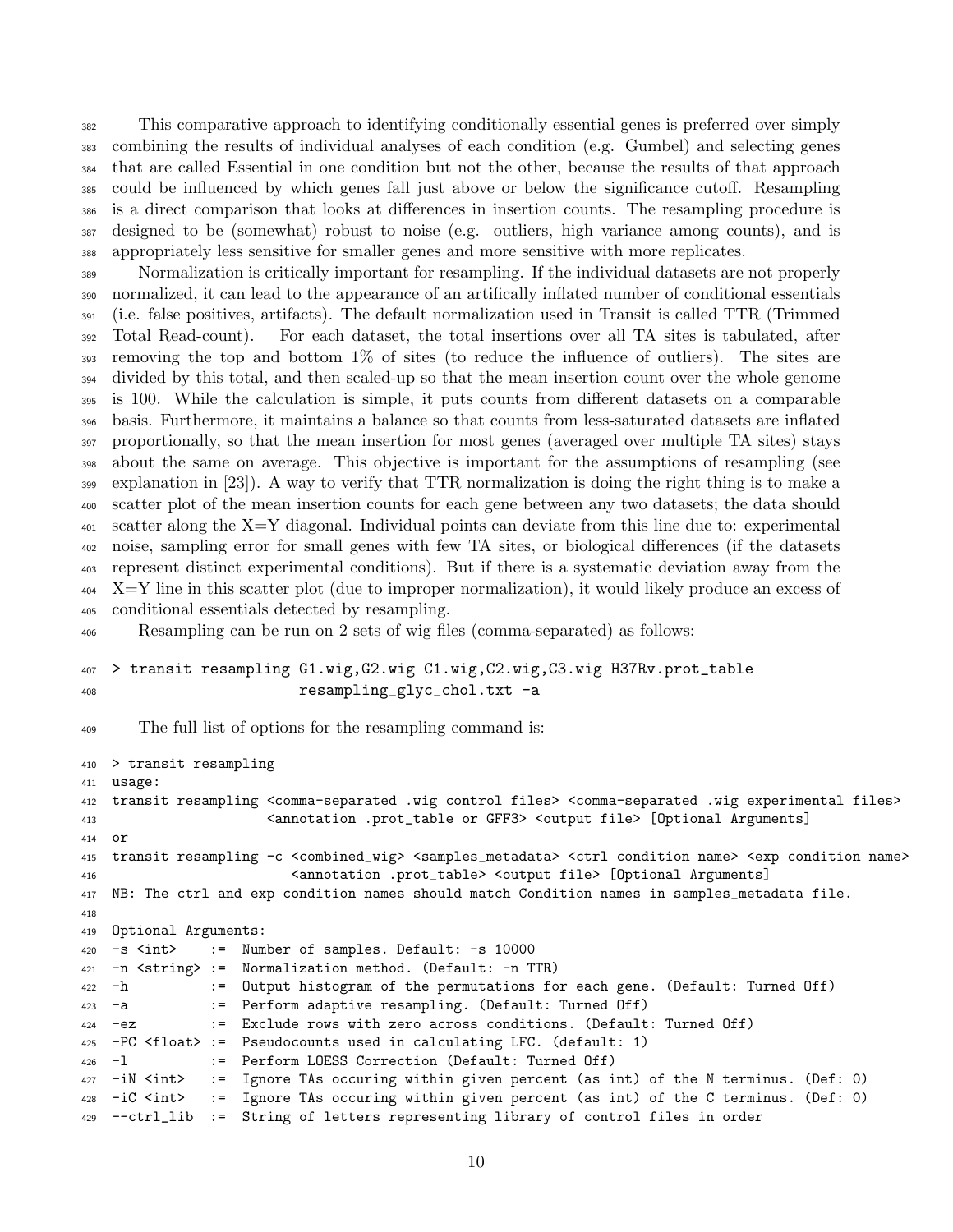e.g. 'AABB'. Default empty. Letters used must also be used in --exp\_lib If non-empty, resampling will limit permutations to within-libraries. --exp\_lib := String of letters representing library of experimental files in order

 where typically the experimental condition represents a treatment and the control condition rep- resentation the untreated or reference condition. The samples metadata used with combined wig inputs will be explained in the next section.

<sup>436</sup> The input files are implicitly normalized by TTR (though this can be changed using '-n').

 TA sites near the termini of ORFs can be trimmed using -iC and -iN. For example, to ignore 438 insertion in the first or last  $5\%$  of an ORF, use '-iC 5 -iN 5.'

 I recommend using the '-a' flag to apply the adaptive version of resampling, which is much faster and generally outputs p-values close to those obtained by performing all 10,000 samples (within a factor of 2-3). It truncates the resampling early for genes when it is clear that they are not going to be significant. Almost all significant genes will be still be significant, except for possibly a few marginal differences very close to the 0.05 threshold on adjusted p-value.

 If the -h flag is given, histograms of the null distribution from resampling for each gene, along with a demarcation for the observed difference in mean insertion count between the conditions, will be generated in a sub-directory. These images can be examined to determine whether the null distribution for a gene of interest looks appropriately bell-shaped (versus bimodal, for example).

<sup>448</sup> The output file contains the various statistics on the resampling for each gene and a Padj 449 column at the end. Users can open the tab-separated file as a spreadsheet and sort by  $Padj$ . The 450 conditionally-essential genes are those with  $Padj < 0.05$ .

 It is difficult to say what the expectations would be for number of conditional-essentials, since it depends on the impact of the biological effects of the selection conditions. In some cases, the treatment (e.g. a high-stress condition) might affect the essentiality (and fitness) of hundreds of genes. In other cases, biologically weak selection criteria might affect only a few (or perhaps no) genes. If the experimenter feels there are too few hits (e.g. compared to their expectations, possibly lacking genes known to be in affected pathways), then it might help to collect additional replicates, which can increase the sensitivity of detection. If, subjectively, too many significant genes are output, it might be a sign of problems with skewing of the data. The user can follow the QC guidelines above to possibly identify lower-quality datasets to try excluding, or they might consider applying BGC normalization ('-n betageom') to the datasets.

 The output also reports the log-fold-change (LFC, base 2) of the mean counts. It can be used to sort the genes to identify those showing the greatest increase or decrease in counts (relatively 463 less or more essential). However, only genes with  $Padi < 0.05$  should be considered significant. 464 But these could be uncertain, and should be ignored if they have a  $Pad<sub>j</sub>$  above 0.05. Frequently, genes with the largest-magnitude LFC are often smaller genes (with fewer TA sites) or genes with very low insertion counts, which are often not statistically significant. Of course, as with other frequentist statistical tests, genes with Padj above 0.05 should not be over-interpreted as evidence 468 that they are *unaffected* by the condition.

 Pseudo-counts are used in the calculation of LFCs to help reduce noise. To dampen the ap- pearance of high-magnitude LFCs from genes with low insertion counts (which are more susceptible to noise), one can increase the pseudo-counts using '-PC'. The LFC is calculated using the following formula, which uses PC=1 by default, to avoid the result being undefined for genes with means of 0 in either condition:

 $LFC = log_2((mean in expt condition + PC)/(mean in cert condition + PC))$ 

 For example, a gene with a mean count of 1 in the first condition and 4 in the second would appear to have a fold-change of 4 and LFC of 2.0 (with PC=0). However, this is typically in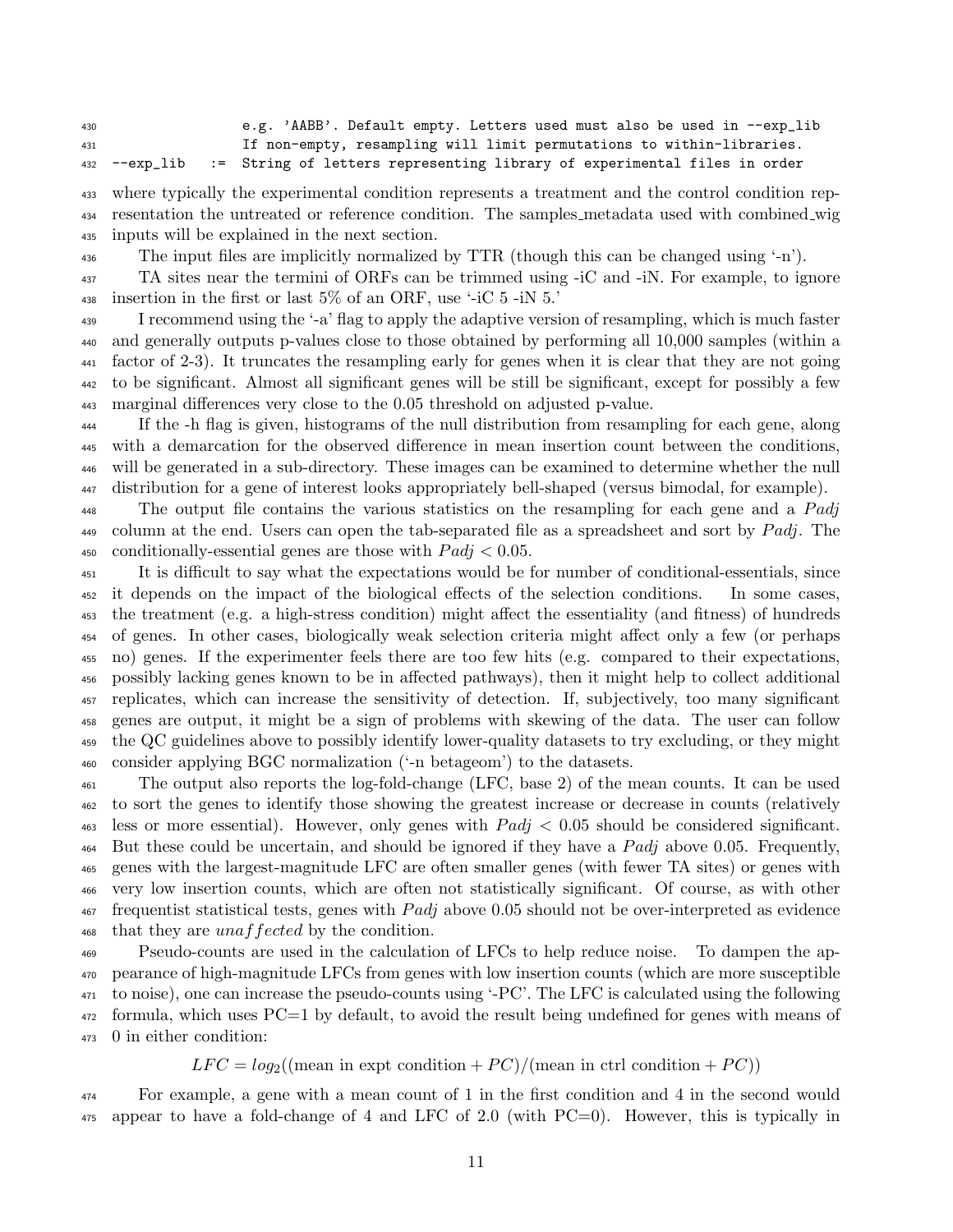the range of noise for TnSeq experiments. Considering that TTR normalization adjusts the mean insertion count of each sample to around 100, raising the pseudo-counts to a level of PC=5 would <sup>478</sup> reduce this to  $log_2(9/6) = 0.58$ , masking out differences below this level.

<sup>479</sup> By loading the resampling output file into the GUI (bottom panel), a *volcano plot* can be generated (via 'Choose Action'), showing a scatter plot of the P-values versus the LFC for each gene. Genes the become more essential (in the experimental condition over control) are on the left (negative LFC), and significant genes are above the dashed red line (p-value threshold adjusted for 5% FDR).

 See Notes for analyzing datasets from different libraries using resampling. If the replicates in each conditions represent samples from multiple libraries, the sensitivity of resampling can some- times be increased by performing separate random draws from the counts for each library and computing the difference of the means between conditions summed separately for each library. This can help reduce the variance in the difference in the mean insertion count between conditions by effectively subtracting out variability due to differences in abundance at each TA site between libraries. The transposon library each sample in the two conditions can be specified symbolically 491 using a string of characters. For example '--exp\_lib AABB --ctrl\_lib AB' would indicate that the first 2 experimental samples came from library A and the second two samples from library B; there can be different numbers of samples in the control condition, but they should use the same codes (in this case, one sample each from library A and B).

### 3.3.1 Pathway Analysis

 Typically, the significant genes do not all come from the same pathway, but often represent a variety of pathways in which genes experience apparent increases or decreases in fitness. In order to get a sense of which pathways might be enriched among the conditionally essential genes, the 'pathway enrichment' command may be used:

### 500 > transit pathway\_enrichment <resampling\_file> <associations> <pathways> <output\_file> [-M <FET|GSEA|ONT>] [-PC <int>]

 $\frac{1}{502}$  The (associations) file lists mappings of ORF ids to pathway ids in a two-column format. Three ex- ample systems of funtional categories are: Sanger roles [28] (123 roles), COG categories (Clusters of Orthologous Genes, [29], 20 categories), and GO terms (Gene Ontology, http://www.geneontology.org/; there are ∼4000 GO terms with at least 1 gene in H37Rv). The corresponding pathway as- sociations files for genes in Mtb H37Rv are provided in the Transit data directory (\$TRAN- SIT/src/pytransit/data/) are: H37Rv sanger roles.dat, H37Rv COG roles.dat, and H37Rv GO terms.txt. There may be multiple roles/pathway associations for each gene (listed on separate lines), or none (e.g. for hypothetical genes not yet functionally annotated). Note that these files have been expanded to include associations of each gene with all parents of each GO term or role (since  $\frac{1}{511}$  these are hierarchical systems). The  $\phi$ athways file gives the functional descriptions for each pathway id/role/GO term (e.g. sanger roles.dat, COG roles.dat, and GO term names.dat in the data directory). These will be the same for all organisms.

There are three alternative methods used to evaluate significance of pathway enrichment:

**•** The first is to use Fisher's exact test, where the p-value based on hypergeometric distribution of observed counts of category members among the hits compared the expected number based  $\frac{517}{100}$  on the whole genome [30]. This is the default method ( $\sim$ M FET'). The output file contains a list of significant pathways, sorted by adjusted p-value. In addition, the *enrichment* for each <sub>519</sub> gene is reported. Enrichment is defined as the ratio of *observed* pathway members among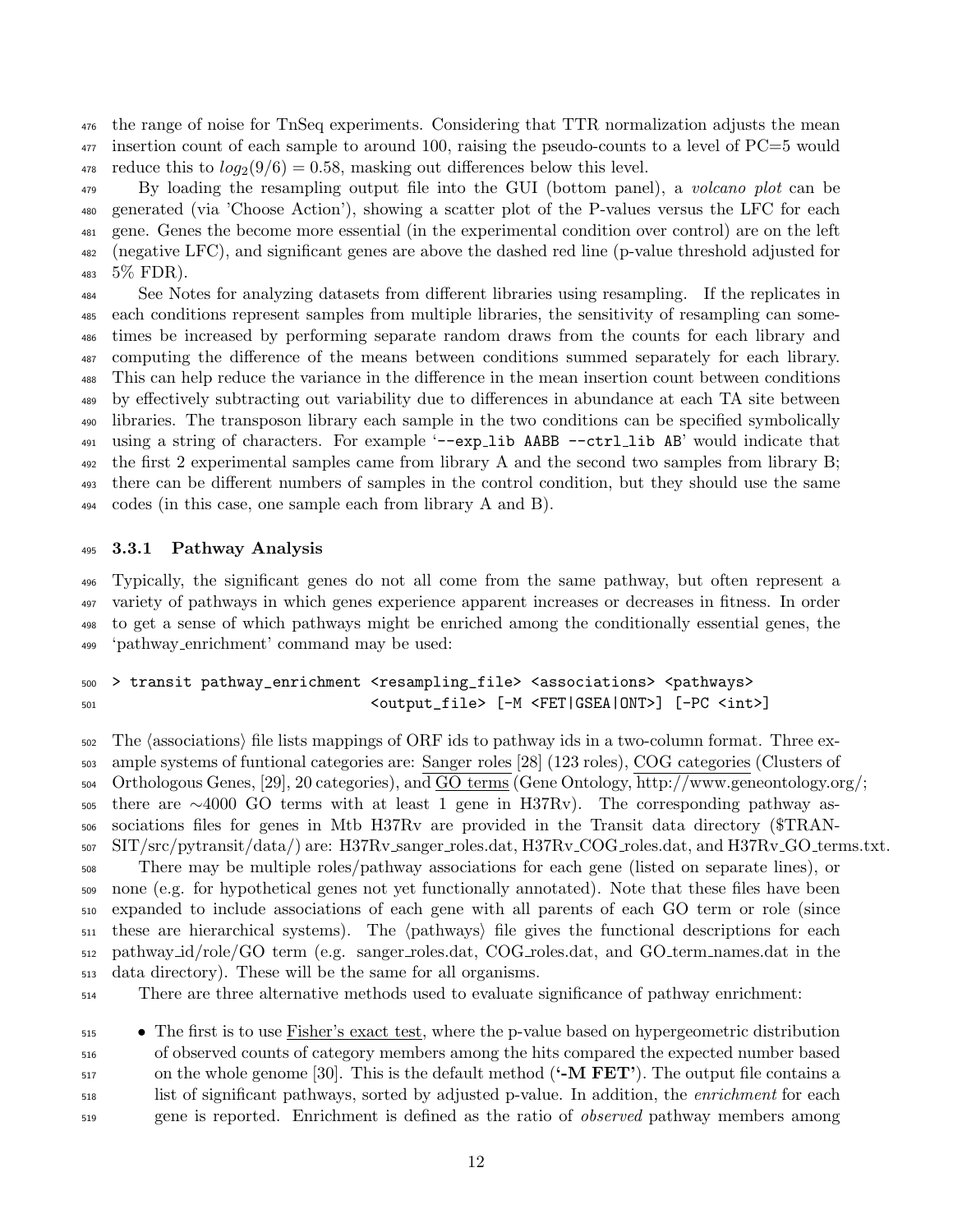<sub>520</sub> the significant genes to the *expected* number based on the background proportion of category members in the overall genome. To mitigate the impact small pathways with only a few genes (which might spuriously appear as enriched), pseudocounts of 2 are incorporated in the numerator and denominator. This can be modified with the '-PC' flag. However, this analysis can be of limited use if the total number of significant (conditionally essential) genes is small  $( $10$ ).$ 

• An alternative approach is Gene Set Enrichment Analysis (GSEA, [31]) (using the  $\cdot$ -M GSEA' flag). GSEA takes into account the ranking of all the genes, without regard to a significance cutoff. First, the genes are sorted by LFC. Alternatively, they can be ranked by the signed  $\log$ -P-value  $(SLPV = sign(LFC) * log_{10}(pval))$ , which effectively ranks the genes by signif- icance from largest increase in insertion counts to largest decrease (with insignificant genes falling in the middle of the ranking). Then the GSEA algorithm calculates a score reflecting the mean rank of a given set of genes and performs a simulation to determine the signifance (p-value) by comparing to a null distribution of scores derived from random shuffling of the order. The closer the mean rank of a group of genes is to the top of the entire ranked list, or the closer to the bottom, the more significant. The potential advantage of GSEA over Fisher's exact test is that all the genes in a pathway can contribute to its enrichment, even if only a few (or none) are above the significance cutoff, as long as there is a systematic trend of increased or decreased counts shared by many of them.

 $\bullet$  Finally, the Ontologizer method [32] has been implemented and is available via the  $\bullet$ -M ONT' flag. The Ontologizer method acknowledges the hierarchical nature of the Gene Ontology and is designed to take advantage of parent-child relationships among GO terms by computing a conditional version of Fisher's exact test for a node conditioned on the genes in its parents. This can help focus the analysis on nodes in the GO hierarchy showing the most specific enrichment.

Here are some examples of using these various options.

```
546 # uses Fisher's exact test by default (with PC=2 as pseudocounts)
547 > transit pathway_enrichment resampling_glyc_chol.txt $DATA/H37Rv_sanger_roles.dat
548 $DATA/sanger_roles.dat pathways_glyc_chol_Sanger.txt
549
550 # can do this with GO terms too
551 > transit pathway_enrichment resampling_glyc_chol.txt $DATA/H37Rv_GO_terms.txt
552 $DATA/GO_term_names.dat pathways_glyc_chol_GO.txt
553
554 # with COG categories
555 > transit pathway_enrichment resampling_glyc_chol.txt $DATA/H37Rv_COG_roles.dat
556 $DATA/COG_roles.dat pathways_glyc_chol_COG.txt
557
558 # can also do GSEA method (on any system of functional categories)
559 > transit pathway_enrichment resampling_glyc_chol.txt $DATA/H37Rv_sanger_roles.dat
560 $DATA/sanger_roles.dat pathways_Sanger_GSEA.txt -M GSEA
561
562 # Ontologizer is a specialized method for GO terms
563 > transit pathway_enrichment resampling_glyc_chol.txt $DATA/H37Rv_GO_terms.txt
564 $DATA/GO_term_names.dat pathways_Ontologizer.txt -M ONT
```
 where \$DATA refers to the path to the Transit data directory noted above. In this dataset, 2 COG and 6 Sanger categories related to secondary-metabolite/small-molecule metabolism and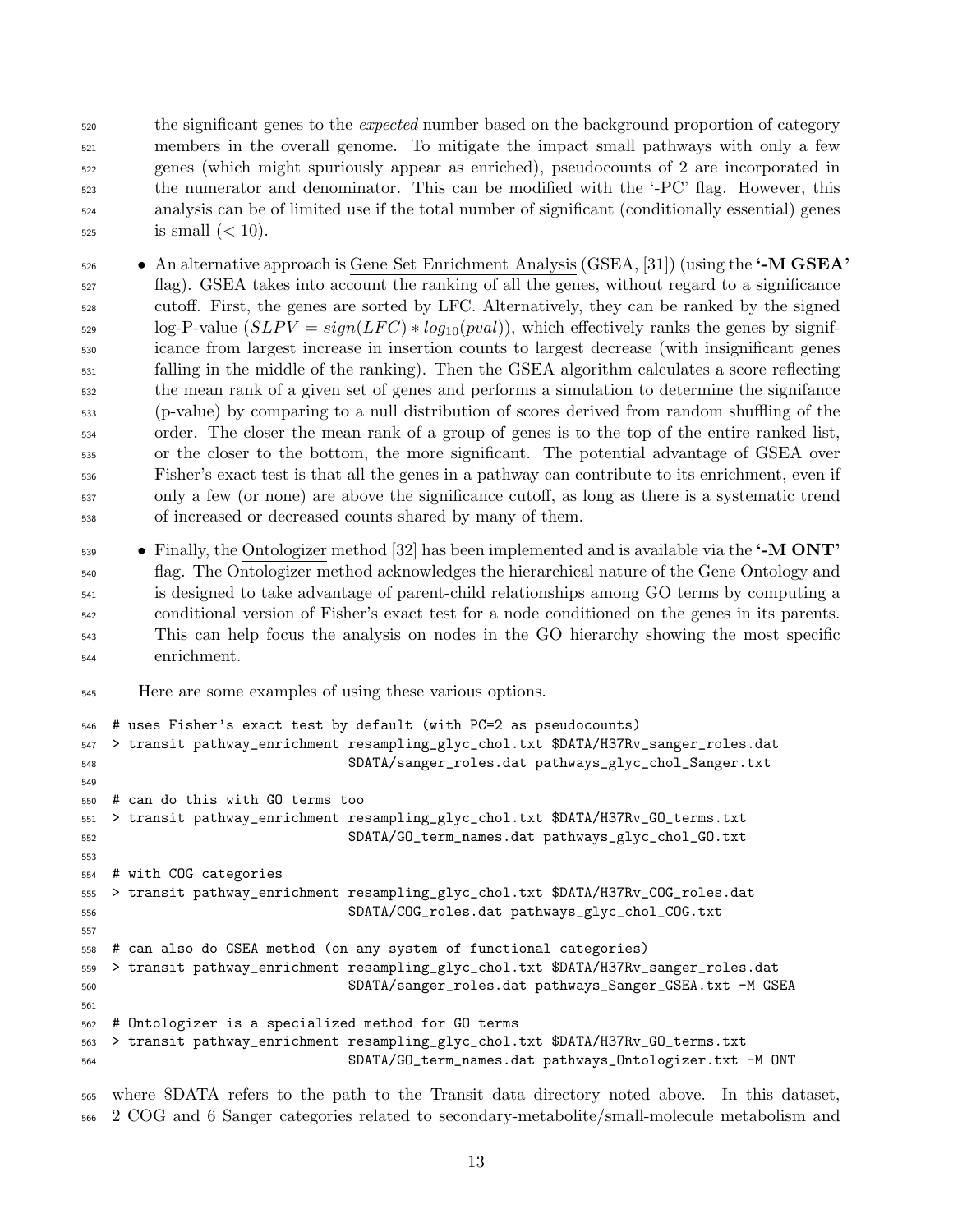lipid metabolism are identified as significant. The most significant GO term identified (among  $568\quad 26$  significant terms, though many overlap) is GO:0008202, 'steroid metabolic process' (Padj = 0.0000089; 15 out of 75 conditionally essential genes from resampling), which is consistent with the experiment (growth on cholesterol versus glycerol).

### 3.4 Analyses of Multiple Conditions

 Recently, researchers have begun conducting more complex experiments using Tn libraries where a library is assessed across a large number of treatment conditions. For example, one might evaluate responses (conditional essentiality) to treatment with a panel of different antibiotics, possibly at different concentrations. One might assess the library in different stress conditions (heat, cold, hypoxia, SDS, nutrient starvation, iron limitation, etc.), or with media supplemented in various ways (e.g. multiple sources of carbon, nitrogen, sulfur, or phosphorous). Or one might compare survival of a bacterial transposon mutants in animal models with different genetic backgrounds, or for different durations of infection, etc. Analysis of such TnSeq datasets goes well beyond simple pairwise comparisons between conditions and often requires customized statistical analysis to evaluate the effects of the experimental variables. As a first step, Transit has some tools for evaluating variability of insertion counts across conditions. The analysis below focus on identifying genes that exhibit some statistically signficant differences in insertion counts across the panel of conditions. This is a useful starting point to begin to assess effects of the treatments (and similarities among them) based on the subsets of genes that respond.

 In this section, we use an example from a study of iron utilization in mycobacteria [33]. The data includes 2-3 replicates each of an M. tuberculosis H37Rv transposon library grown in in-vitro conditions involving several different vehicles for iron delivery, focusing on various forms of heme and mycobactin (6 conditions). The 14 wig files for this example have already been consolidated into a combined wig file (iron combined wig4.txt), and a samples metadata file is used to encode which samples belong to which condition.

### 3.4.1 Genetic Interaction Analysis

 A special case of multi-condition analysis that occurs frequently is when TnSeq libraries in a wild- type strain and a mutant strain (e.g. gene-knockout) are compared between two conditions (e.g. a stress and a control). Typically, one is looking for genes that are conditionally essentially in the stress condition, but one wants to factor out those genes with a similar response in the wild-type strain and focus on differences unique to the mutant. There are many variations of this scheme 598 which also require a comparison of 4 TnSeq datasets, arranged as  $2 \times 2$ . Transit has a specialized method based on Bayesian analysis [34] to identify significantly interacting genes (that interact with the knockout in the context of the stress). An example of how to run this command is as follows, which takes 4 groups of comma-separated wig files as input:

> python3 ../../transit/src/transit.py GI

```
603 <wigs_for_strA_cond1> <wigs_for_strA_cond2> <wigs_for_strB_cond1> <wigs_for_strB_cond2>
604 <annotation .prot_table or GFF3> <output file>
```
 In the output file, significant genes are categoried as 'aggravating', 'alleviating', or 'suppressive' interactions, depending on whether they exhibit increased or decreased insertion counts in the mutant compared to the wild-type in the stress condition.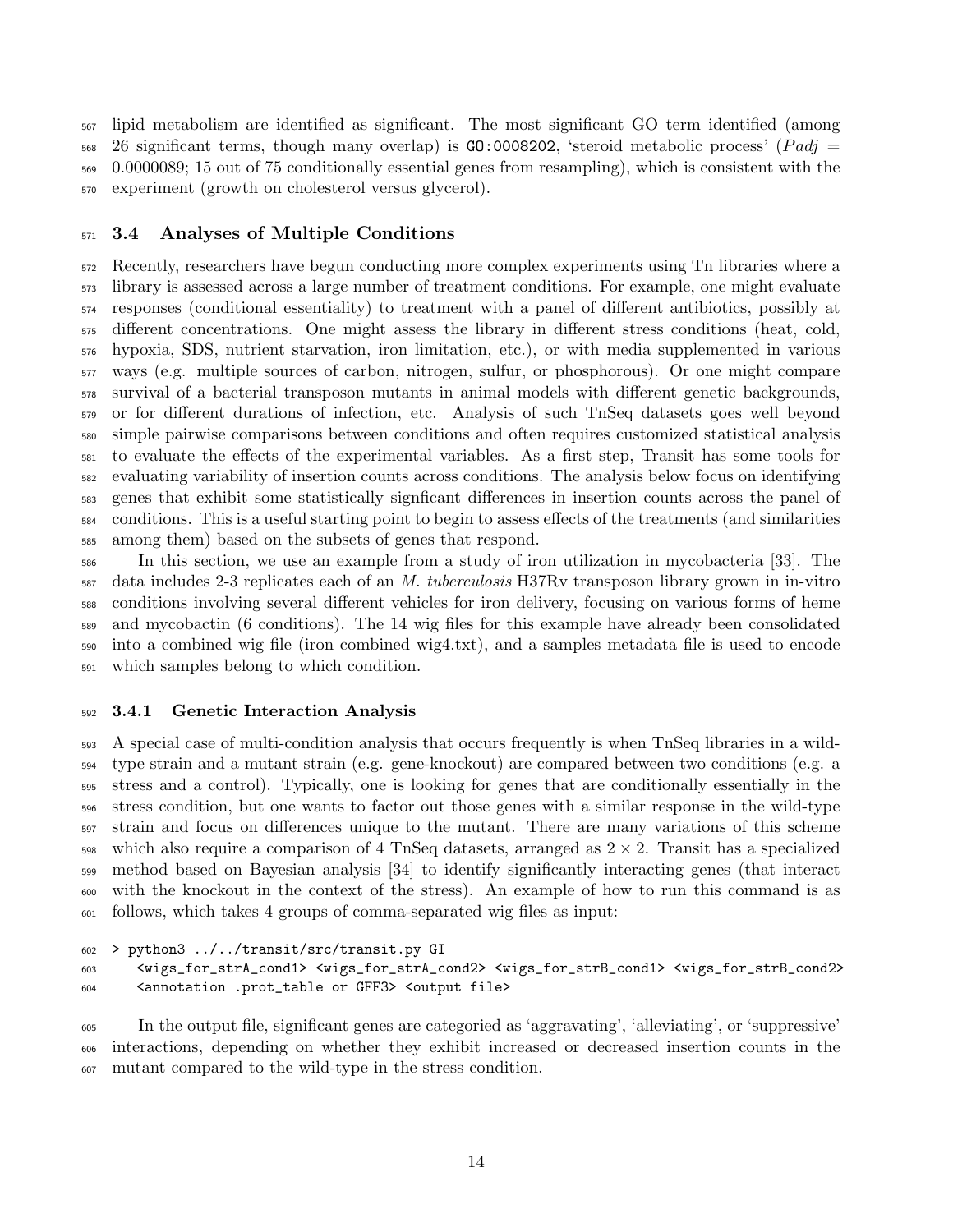#### 3.4.2 ANOVA

<sub>609</sub> ANOVA analysis in Transit can be used to identify genes that exhibit significant variability of inser- tion counts across multiple conditions. ANOVA is a traditional statistical method for determining whether there are differences in observations among several groups. This method can be run in Transit using the following command:

```
613 > transit anova --help
614 Usage: python3 transit.py anova <combined wig file> <samples_metadata file>
615 <annotation .prot_table> <output file> [Optional Arguments]
616 Optional Arguments:
617 -n <string> := Normalization method. Default: -n TTR
618 --include-conditions <cond1,...> := Comma-sep list of conds to use for analysis
619 --ignore-conditions <cond1,...> := Comma-sep list of conds to ignore
620 -iN <int> := Ignore TAs within given percentage of N terminus. Def: -iN O
621 -iC <int> := Ignore TAs within given percentage of C terminus. Def: -iC 0
622 -PC <int> := pseudocounts to use for calculating LFC. Default: -PC 5
```
For example,

### > transit anova iron\_combined\_wig4.txt iron\_samples\_metadata.txt H37Rv.prot\_table anova\_iron.txt

 The use of a combined wig file makes it easy to work with a large number of datasets in this context. The samples metadata file is a spreadsheet (in tab-separated text format) prepared by users that contains information about each sample/dataset/wig file. The headers must con- tain 'Id', 'Filename', and 'Condition', where Id is a unique name for each sample, Filename is the name of its wig file (incorporated in the combined wig file) and Condition is a symbolic name used to represent the treatment (typically represented by multiple replicates). The sam- ples metadata file can contain additional information as well (e.g. time points, concentrations, batches, etc.). During the ANOVA analysis, the (TTR-normalized) insertion counts for the TA sites in each gene will be pooled into groups based on the condition labels, before computing the F-statistic and p-value. P-values are adjusted post-hoc by the Benjamini-Hochberg method. Flags --ignore-conditions and --include-conditions can be used to focus on the analy- sis on just a subset of desired conditions (provided as a comma-separated list). For example '--include-conditions HighFeMBT,Hemin,Hemoglobin' or '--ignore-conditions LowFeMBT'.

 The output of ANOVA analysis is a tab-separated spreadsheet which can be sorted by adjusted P-value. In this data, 181 genes were found to exhibit significant variability in insertion counts among the 6 iron-supplementation conditions. If a gene is determined to be significant by ANOVA, it only means that its counts vary in some condition (at least one) relative to the others, but does not indicate which one. Like traditional ANOVA analysis, post-hoc analyses must be employed to determine which conditions a gene is responding to, such as Tukey's range-test (or honestly significant difference), which is based on pairwise comparisons between conditions [35].

 To facilitate this post-hoc analysis, the ANOVA method in Transit also prints out LFCs for each gene in each condition. The LFCs can be used to look for genes that respond to specific conditions, e.g. by sorting on these columns to look for genes with the most enrichment or depletion in a given 649 condition. Note that LFCs are computed relative to the mean insertion count for a gene across all <sub>650</sub> conditions. Thus, there will almost always be some condition(s) with higher counts (representing more fitness for the mutant) and other condition(s) with lower counts (where disruption of gene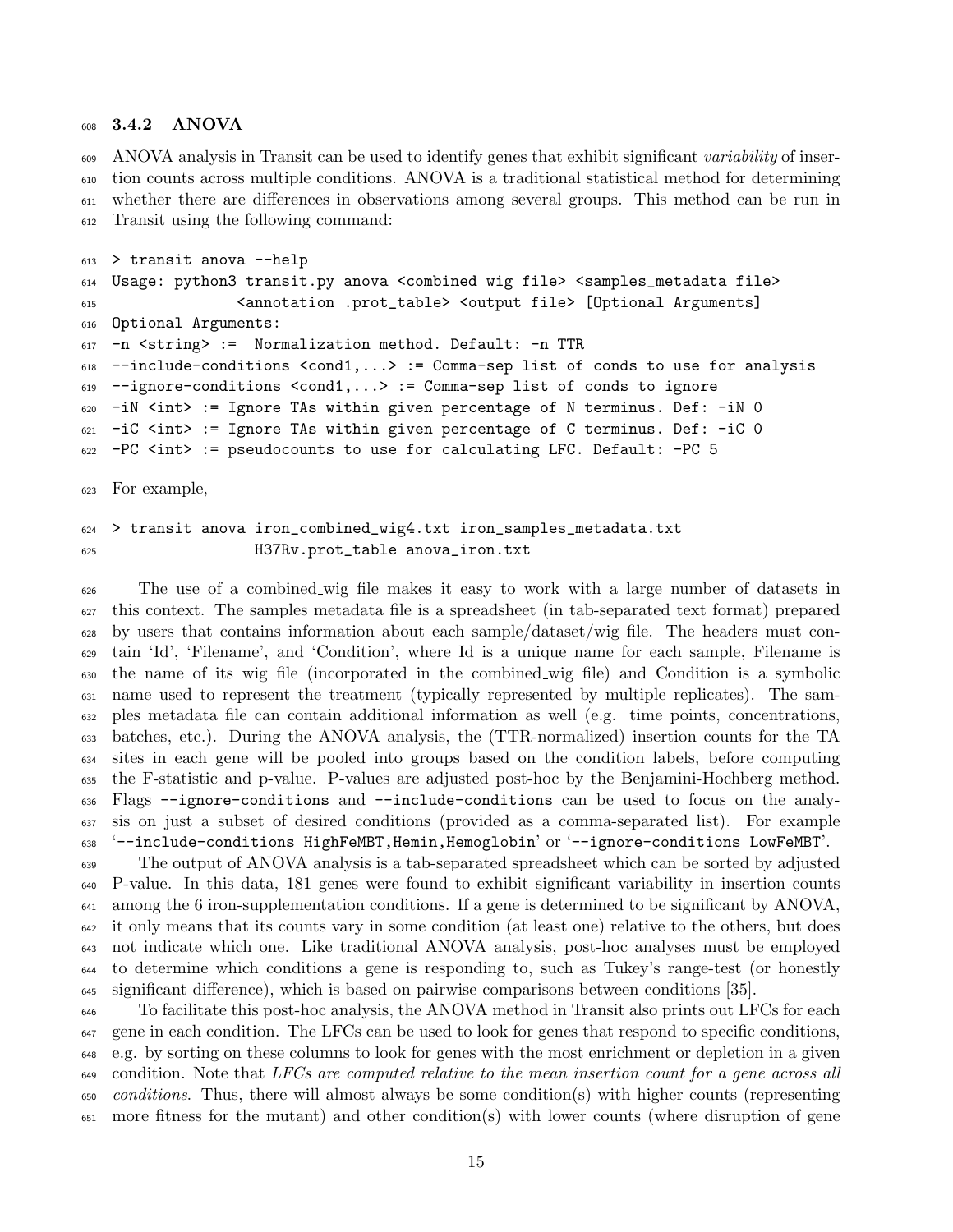has less fitness, and hence is relatively more essential) than average. Pseudocounts of 5 are used in calculating the LFCs (which helps reduce high-magnitude LFCs for genes with low counts, which are susceptible to noise), though this can be changed with the -PC flag.

 The LFC columns in the ANOVA output can be colored as a heatmap in the spreadsheet (using Excel) to make the patterns of variation among the genes more clear. In addition, the ANOVA output file can be used to generate a heatmap (see Figure 1, adapted from [33]) that simultaneously clusters the significant genes and the conditions, which is especially useful for shedding light on the relationships among the conditions apparent in the data:

### > transit heatmap -anova anova\_iron.txt heatmap\_iron.png

 Similarly, the anova file can be used as input the corrplot command (with the '-anova' flag suffixed) to show the similarities among the condition.

#### > transit corrplot anova\_iron.txt heatmap\_iron.png -anova

 Importantly, the heatmap and corrplot analyses are based only on the significantly varying genes  $665 \left( \text{Pad} \right) < 0.05$ , typically only a few hundred) in order to enhance the patterns, since otherwise they would be washed out by the rest of the genes in the genome, the majority of which do not exhibit significant variation.





Figure 1: a) Correlation plot among iron-supplementation conditions based on significantly varying genes according to ANOVA. b) Heatmap of same data showing clustering of genes and conditions. Blue means more insertions than average (i.e. less essential), and red means less insertions than average (i.e. more essential).

#### 3.4.3 Zero-Inflated Negative Binomial (ZINB)

 An alternative method for identifying genes exhibiting variability of insertion counts across con-ditions is Zero-Inflated Negative Binomial (ZINB) regression, which has recently been added to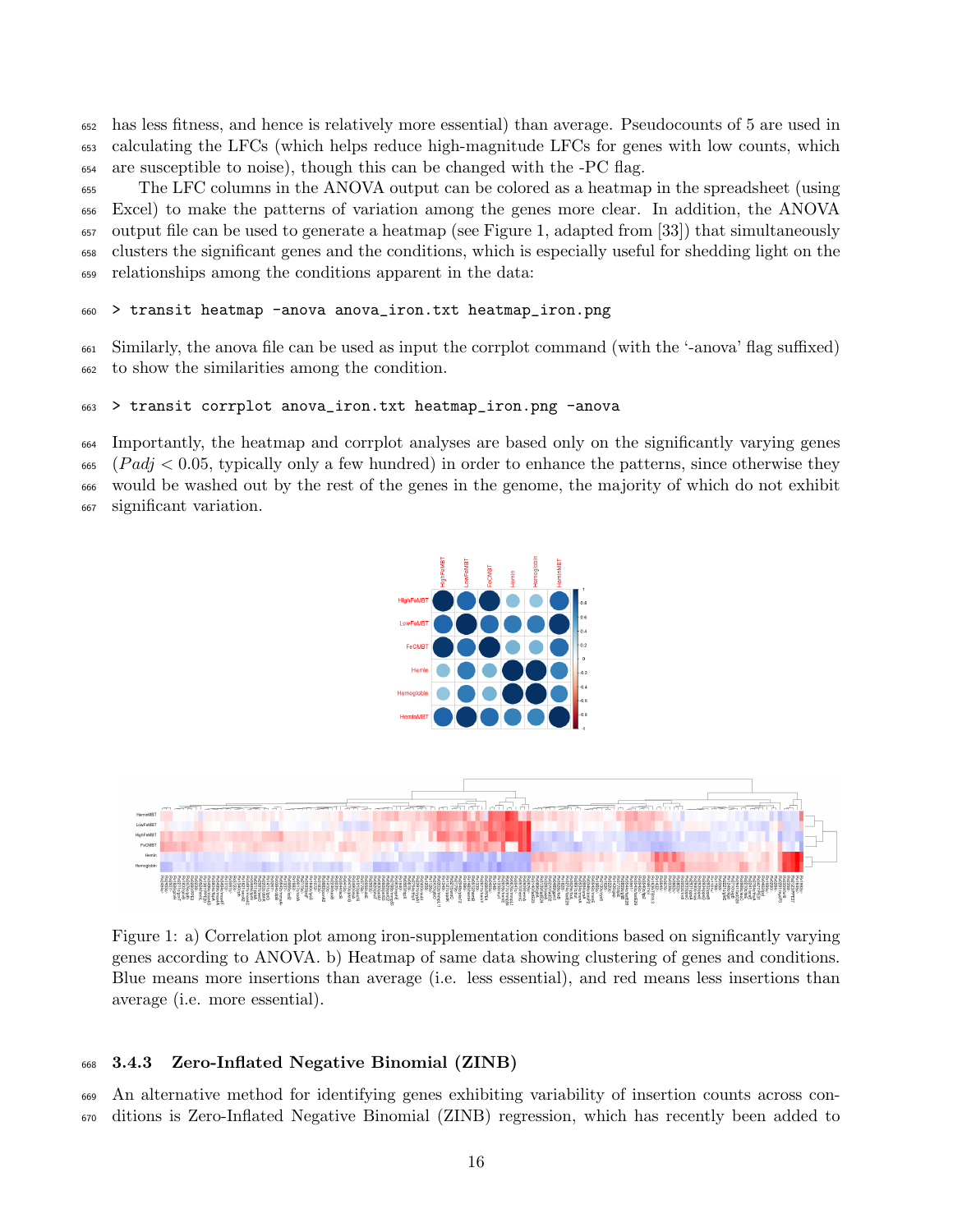Transit [36]. One of the limitations of ANOVA analysis is that it assumes the data are Normally distributed. However, transposon insertion counts clearly violate this assumption (for several rea- sons). The ZINB method is designed to be a better model for insertion count data by: a) represent- ing the non-zero counts using a Negative Binomial distribution, and b) representing the saturation (TA sites with counts of 0) using a zero component in a mixture model. Thus, when analyzing the counts in a gene across multiple conditions, ZINB can detect variations in either the magnitudes in the insertion counts or the local level of saturation. This enables ZINB to be a little more sensitive than ANOVA, and empirical studies suggest ZINB can detect about 30-50% more significant genes. The usage of the ZINB command in Transit is as follows:

```
680 > transit zing --help
681 Usage: transit zinb <combined wig file> <samples_metadata file> <annotation .prot_table>
682 <output file> [Optional Arguments]
683 Optional Arguments:
684 -n <string> := Normalization method. Default: -n TTR
685 --condition := column name in samples_metadata to use. Default: "Condition"
686 --ignore-conditions <cond1,...> := Comma separated list of conditions to ignore
687 --include-conditions <cond1,...> := Comma separated list of conditions to include
688 -iN <float> := Ignore TAs within given percentage of the N terminus. Def: 5
689 -iC <float> := Ignore TAs within given percentage of the C terminus. Def: 5
690 -PC <N> := Pseudocounts used in calculating LFCs in output file. Default: -PC 5
691 --covars ... := Comma-sep. list of variables (columns in metadata) to use as covariates
692 --interactions ... := Comma-sep. list of variables to test for interations
693 --gene <ORF id or gene name> := Run method for just one gene and print model output.
```
For example,

 > transit zinb iron\_combined\_wig4.txt iron\_samples\_metadata.txt H37Rv.prot\_table zinb\_iron.txt

 If there are just two conditions provided, then using ZINB analysis to identify genes with variable insertion counts is equivalent to detecting conditional essentiality. Hence ZINB can be viewed as an alternative to resampling in this limiting case, and anecdotal testing suggests that there is a great deal of overlap. ZINB can sometimes identify additional genes as conditionally essential where there is a difference in either local saturation or magnitudes of counts alone, even if the overall mean count between conditions is not significantly different, and hence not detected by resampling. (see [36] for a more thorough comparison of the differences in significant hits between ZINB and resampling on example datasets).

 In the output file for ZINB, multiple columns of information are provided on the mean counts in each condition, LFCs (relative to the mean across all conditions), non-zero mean, and saturation. For convenience, the –gene flag can be used to run the analysis just on a single gene, and the Transit will print out the condition-dependent and condition-independent models, likelihoods, etc., as in this example:

```
710 > transit zinb iron_combined_wig4.txt iron_samples_metadata.txt
711 H37Rv.prot_table output.txt --gene glpK
```
 The significance (p-value) of each gene is determined by a likelihood ratio test (LRT). First, a condition-dependent model is generated by fitting independent parameters for each condition (such as mean and dispersion of insertion counts in the Negative Binomial, and saturation as the mixing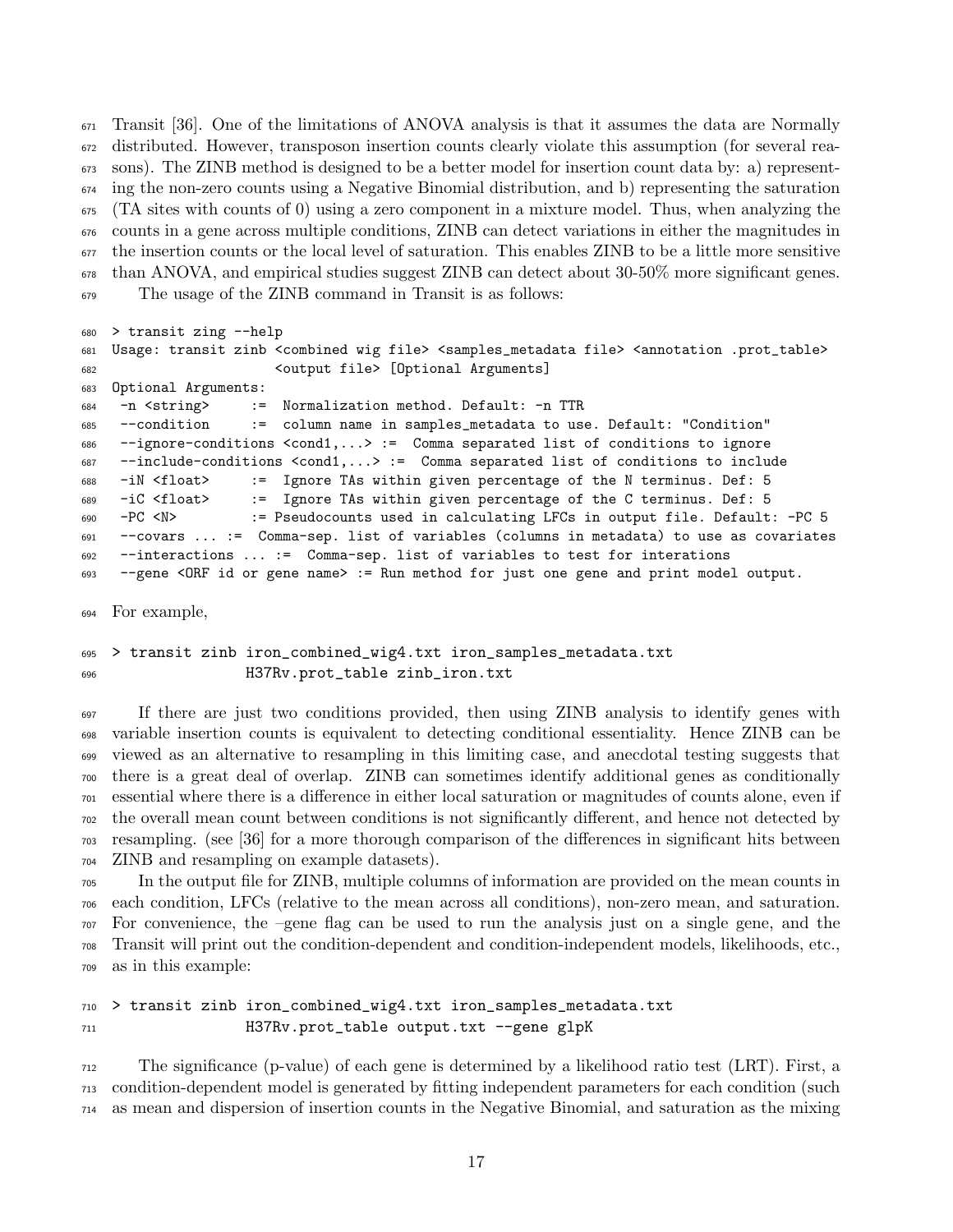coefficient with the zero component). Then a condition-independent ZINB model is generated by fitting a common set of parameters based on the counts pooled across all conditions. Finally, a likelihood ratio test is performed to determine whether the increase in likelihood of the condition- dependent model is justified, given the increased number of parameters. A p-value is derived for each gene using a chi-square distribution, and then the p-values are adjusted post-hoc by the Benjamini-Hochberg procedure to control the overall FDR.

 One of the advantages of the ZINB model is that it is implemented in a Generalized Linear Model (GLM) framework, which allows incorporation of experimental variables (attributes of the conditions) as covariates. One application of this idea is to factor our the effect of an attribute that is known to affect the main condition in a way that is not of interest. For example, suppose we are interested in identifying genes that exhibit variable responses to different antibiotics. Futher, suppose the samples were each cultured for varying amounts of time (e.g. 0, 1, or 2 weeks). It is natural to expect that there will variation in insertion counts between samples at different time- points, even if they are treated with the same drug. To evaluate the effect of the drug, it is desirable to subtract out any systematic effects on the insertion counts due to time (independent of drug). If a "Time" column is included in the samples metadata file, and a column with the header "Drug" encodes the drug treatment for each sample, then this may be achieved by using the  $\sim$ -covars flag, as in this hypothetical example:

### > transit zinb combined\_wig.txt samples\_metadata.txt H37Rv.prot\_table ZINB\_cond\_drug\_covar\_time.txt --condition Drug --covars Time

 If there are multiple covariates, they can by specified using a comma-separated list (i.e. corre- sponding to separate columns in the metadata file). The --covars flag could also potentially be used to correct for batch effects (where the variation in insertion counts in some samples appear to be determined by the batch of the experiment or data collection).

 A similar approach can be used to test for interactions of variables with the main condition. For example, suppose we are interested in genes that respond differentially to a panel of drugs. Furthermore, suppose TnSeq data was collected for cultures grown on media containing one of several carbon sources, e.g. glycerol, glucose, or cholesterol. In order to test whether carbon source interacts with drug, ZINB will fit a model based on the cross-product of all combinations of the two variables and compare it (using an LRT) to a condition-independent model (where the counts are pooled for the main condition). Assuming there is a column with the header "CarbonSource" in the samples metadata, the interaction may be tested as in the following hypothetical example:

> transit zinb combined wig.txt samples metadata.txt H37Rv.prot table

- ZINB cond drug interac carbon.txt
- 

### --condition Drug --interactions CarbonSource

 In the resulting output file, significant genes are those the exhibit some variablility among the drug treatments that is dependent on carbon source.

 As with ANOVA, the ZINB output file can be used to make a heatmap showing the clustering of the significant genes and the the conditions:

> transit heatmap -zinb zinb\_iron.txt zinb\_iron\_heatmap.png

## 4 Summary

 Transit is designed to be a platform for statistical analysis of TnSeq data, with a focus on analysis of Himar1 transposon libraries (where insertions are restricted to TA dinucleotides). Some of the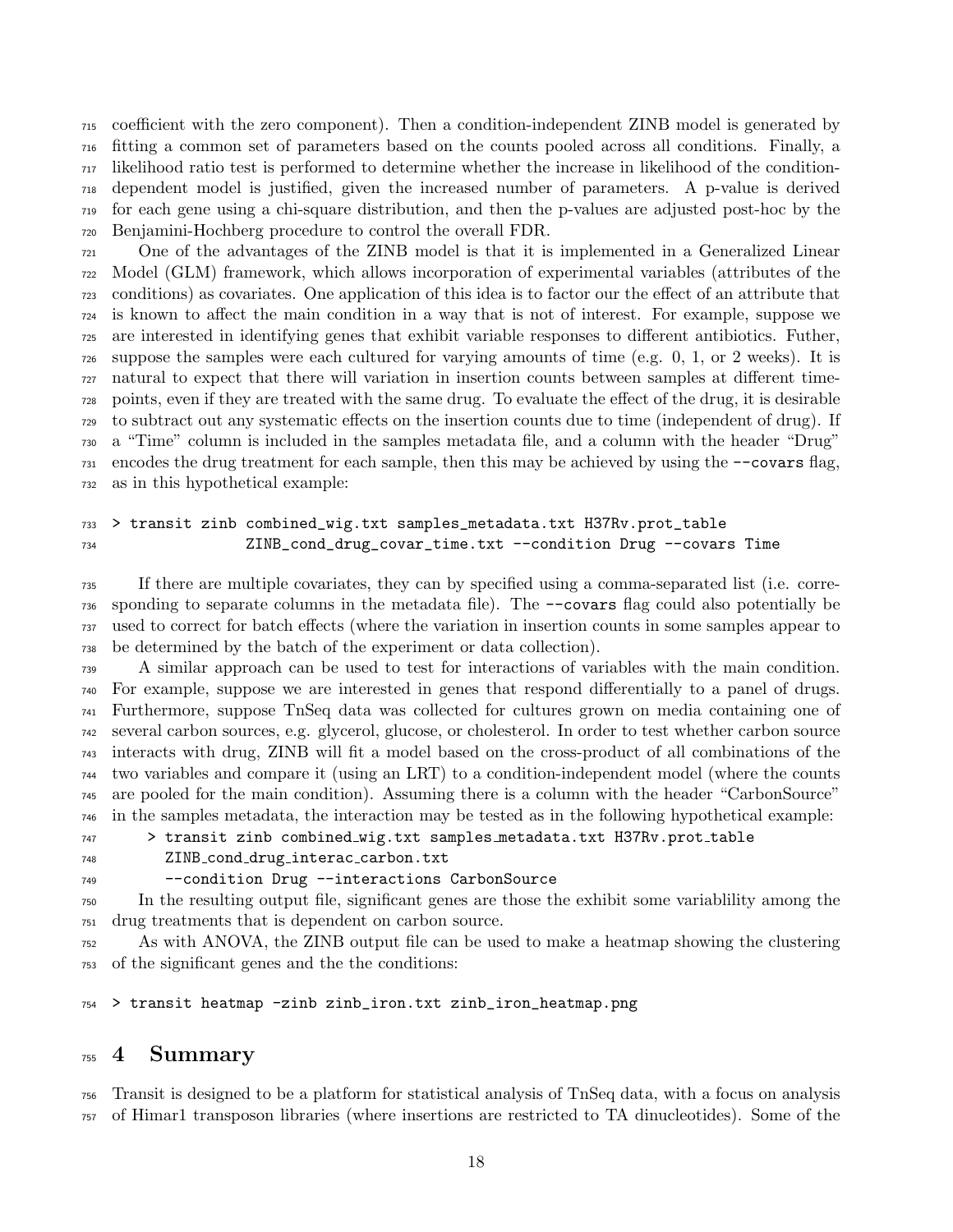analytical methods can be applied to other transposons, like Tn5, though currently, they don't work as robustly. Although Transit has a graphical interface (GUI), some of the more recent tools that have been added can only be invoked at the command line, which has been the focus of this paper. The Transit Pre-Processor (TPP) provides a way of processing raw sequencing data files and reducing the raw data to TA-site insertion counts in the form of .wig files. The 'tnseq stats' command provides important summary statistics on datasets which is useful for diagnositics (i.e. identifying poor-quality datasets that might need to be excluded or re-collected). The analytical tools can be divided into 3 major tasks. First, individual datasets from an organism in a single (e.g. reference) condition can be used to identify essential genes using methods such as Gumbel analysis (gaps) or a Hidden Markov Model. Second, pairs of conditions can be compared to identify conditionally essential genes using resampling (a permutation test on mean counts). The recently added ability to apply resampling on datasets mapped to different genome sequences has proven useful for studying differences in gene essentiality between libraries made from different strains, such as clinical isolates. Several methods for pathway enrichment analysis have also been added to gain additional insight from functional similarities among conditionally essential genes.

 However, more recent developments in Transit have focused on supplying tools for analyzing larger collections of datasets from experiments involving multiple conditions. To keep things man- ageble when working with large collections of datasets, many of the tools in Transit have been extended to use 'combined wig' files and accompanying metadata files that encode relevant infor- mation about the different conditions. A starting point for analyzing such complex experiments is to identify genes exhibiting statistically significant variability across the conditions, using ANOVA or ZINB analysis, and then to begin to cluster and assess genes based on the similarity of their patterns of count variations, utilizing correlation plots and heatmaps. ZINB can be used to perform more sophisticated analyses through the exploitation of variables relating the different conditions as covariates and/or interactions (including capturing the trend or dependence of insertion counts on quantitative variables such as time or concentration). Genetic interaction (GI) analysis can be used to evaluate experiments where two different experimental variables are evaluated, producing a  $2x2=4$ -way comparison of conditions, and test for significant interactions (e.g. suppressive, alle- viating, or aggravating), which is especially useful for identifying genes associated with phenotypic changes in a knock-out strain compared to a wild-type strain.

 Transit continues to evolve and improve, especially through feedback and suggestions from users (send email to ioerger@cs.tamu.edu). In the future, we hope to add new statistical methods to support analysis of more complex experiments, improve integration with the GUI, and also extend and improve the analyses to TnSeq libraries made with other transposons, especially Tn5.

## Acknowledgements

This work has been supported by NIH grants U19 AI107774 and P01 AI143575.

## References

- 1. van Opijnen T, Camilli A (2013) Transposon insertion sequencing: a new tool for systems-level analysis of microorganisms. Nat Rev Microbiol 11(7):435–442
- 2. Barquist L, Boinett CJ, Cain AK (2013) Approaches to querying bacterial genomes with transposon-insertion sequencing. RNA Biol 10(7):1161–1169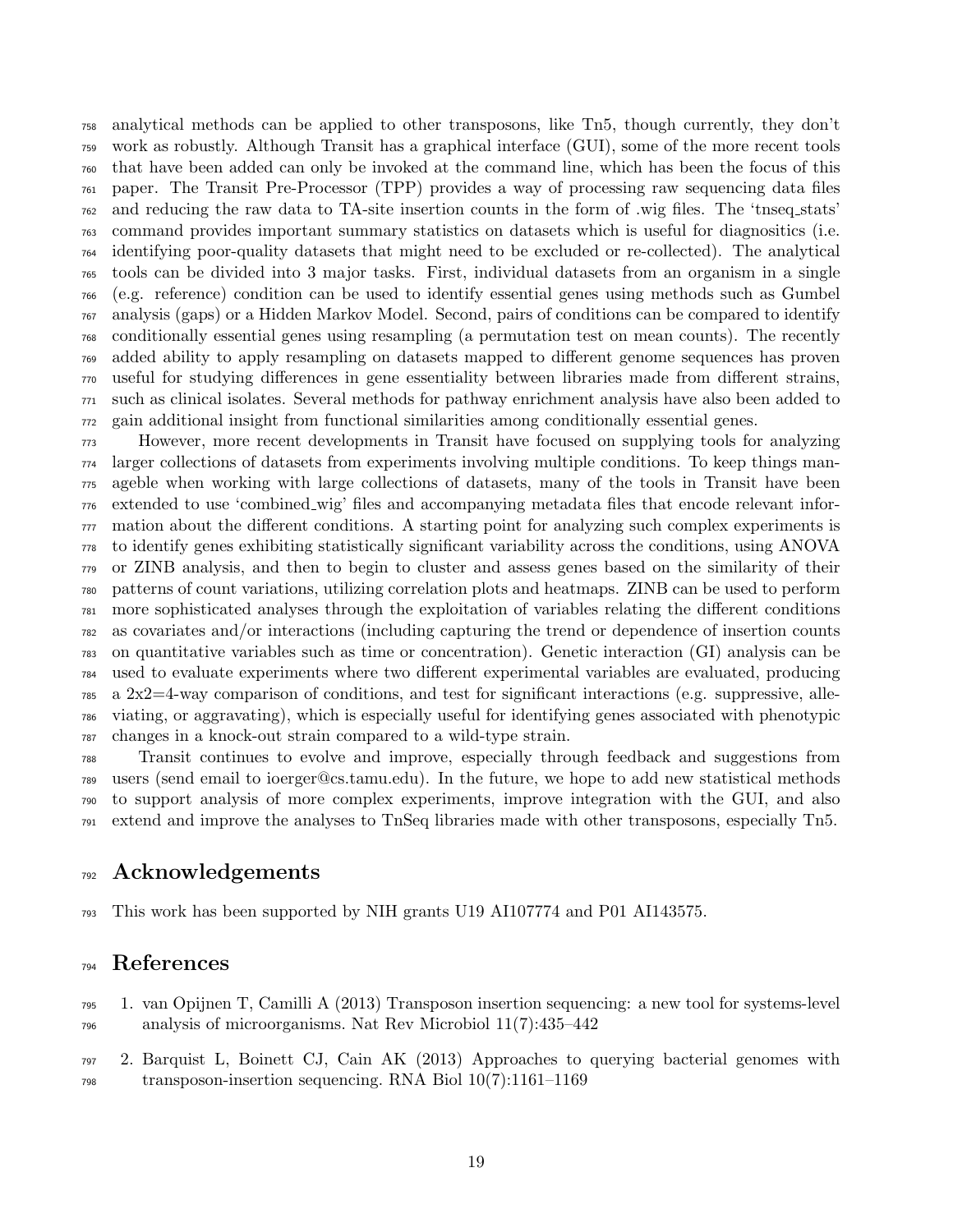- 3. Chao M, S A, Davis B, Waldor M (2016) The design and analysis of transposon insertion sequencing experiments. Nat Rev Microbiol 14(2):119128
- 4. Langridge GC, Phan M, Turner D, Perkins T, Parts L, Haase J, Charles I, Maskell D, Peters S, Dougan G, et al (2009) Simultaneous assay of every salmonella typhi gene using one million transposon mutants. Genome Research 19(12):2308–2316, URL http://www.ncbi.nlm.nih.gov/pubmed/19826075
- 5. Gawronski JD, Wong SM, Giannoukos G, Ward DV, Akerley BJ (2009) Tracking insertion mutants within libraries by deep sequencing and a genome-wide screen for Haemophilus genes required in the lung. Proc Natl Acad Sci USA 106(38):16422–16427
- 6. Goodman AL, McNulty NP, Zhao Y, Leip D, Mitra RD, Lozupone CA, Knight R, I GJ (2009) Identifying genetic determinants needed to establish a human gut symbiont in its habitat. Cell Host Microbe 6(3):279–89
- 7. Wetmore K, Price M, Waters R, Lamson J, He J, Hoover C, Blow M, Bristow J, Butland G, Arkin A, A D (2015) Rapid quantification of mutant fitness in diverse bacteria by sequencing randomly bar-coded transposons. mBio 6(3):e00306–15
- 8. Jensen P, Zhu Z, van Opijnen T (2017) Antibiotics disrupt coordination between transcriptional and phenotypic stress responses in pathogenic bacteria. Cell Reports 20(7):1705–1716
- 9. Zhang YJ, Reddy MC, Ioerger TR, Rothchild AC, Dartois V, Schuster BM, Trauner A, Wallis D, Galaviz S, Huttenhower C, Sacchettini JC, Behar SM, J RE (2013) Tryptophan biosynthesis protects mycobacteria from CD4 T-cell-mediated killing. Cell 155(6):1296–308
- 10. Luo H, Lin Y, Gao F, Zhang CT, Zhang R (2014) DEG 10, an update of the Database of Essential Genes that includes both protein-coding genes and non-coding genomic elements. Nucleic Acids Research 42:D574–D580
- 11. Rubin EJ, Akerley BJ, Novik VN, Lampe DJ, Husson RN, Mekalanos JJ (1999) In vivo transpo-sition of mariner-based elements in enteric bacteria and mycobacteria. PNAS 96(4):1645–1650
- 12. Sassetti CM, Boyd DH, Rubin EJ (2001) Comprehensive identification of con- ditionally essential genes in mycobacteria. PNAS 98(22):12712–12717, DOI 10.1073/pnas.231275498, URL http://www.pnas.org/content/98/22/12712.abstract, http://www.pnas.org/content/98/22/12712.full.pdf+html
- 13. Reznikoff WS (2003) Tn5 as a model for understanding DNA transposition. Molecular Micro-biology 43(5):1199–1206
- 14. Lampe DJ, Churchill ME, Robertson HM (1996) A purified mariner transposase is sufficient to mediate transposition in vitro. the The European Molecular Biology Organization Journal 15(19):5470–5479
- 15. Long J, DeJesus M, Ward D, Baker R, Ioerger T, Sassetti C (2015) Identifying essential genes in 834 Mycobacterium tuberculosis by global phenotypic profiling. In: Lu LJ (ed) Methods in Molecular Biology: Gene Essentiality, Springer, vol 1279, pp 79–95
- 16. DeJesus MA, Ioerger TR (2016) Normalization of transposon-mutant library sequencing datasets to improve identification of conditionally essential genes. J Bioinform Comput Biol p 1642004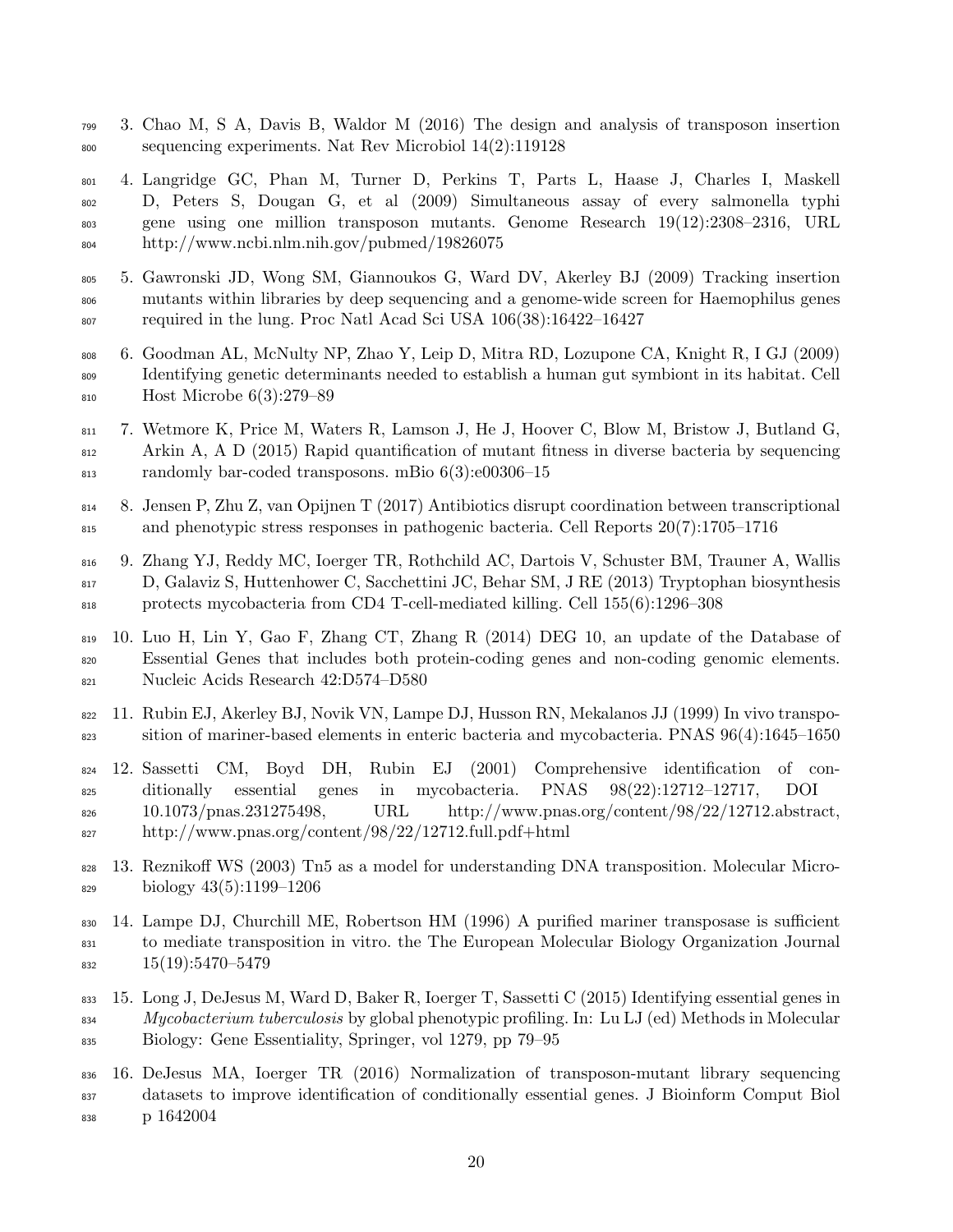- 17. Zomer A, Burghout P, Bootsma HJ, Hermans PW, van Hijum SA (2012) ESSENTIALS: soft- ware for rapid analysis of high throughput transposon insertion sequencing data. PLoS ONE 7(8):e43012
- 18. Solaimanpour S, Sarmiento F, Mrazek J (2015) Tn-seq explorer: a tool for analysis of high-throughput sequencing data of transposon mutant libraries. PLoS ONE 10(5):e0126070
- 19. Barquist L, Mayho M, Cummins C, Cain AK, Boinett CJ, Page AJ, Langridge GC, Quail MA, Keane JA, Parkhill J (2016) The tradis toolkit: sequencing and analysis for dense transposon mutant libraries. Bioinformatics 32(7):1109
- 20. Zhao L, Anderson MT, Wu W, T Mobley HL, Bachman MA (2017) TnseqDiff: identification of conditionally essential genes in transposon sequencing studies. BMC Bioinformatics 18(1):326
- 21. van Opijnen T, Bodi KL, Camilli A (2009) Tn-seq: high-throughput parallel sequencing for fitness and genetic interaction studies in microorganisms. Nat Methods 6(10):767–772
- 22. Pritchard JR, Chao MC, Abel S, Davis BM, Baranowski C, Zhang YJ, Rubin EJ, Waldor MK (2014) ARTIST: high-resolution genome-wide assessment of fitness using transposon-insertion sequencing. PLoS Genet 10(11):e1004782
- 23. DeJesus MA, Ambadipudi C, Baker R, Sassetti C, Ioerger TR (2015) TRANSIT–A Software Tool for Himar1 TnSeq Analysis. PLoS Comput Biol 11(10):e1004401
- 24. Griffin JE, Gawronski JD, DeJesus MA, Ioerger TR, Akerley BJ, Sassetti CM (2011) High- resolution phenotypic profiling defines genes essential for mycobacterial growth and cholesterol catabolism. PLoS Pathog 7(9):e1002251, DOI 10.1371/journal.ppat.1002251
- 25. Li H, Durbin R (2009) Fast and accurate short read alignment with Burrows-Wheeler transform. Bioinformatics 25(14):1754–1760
- 26. DeJesus MA, Zhang YJ, Sassetti CM, Rubin EJ, Sacchettini JC, Ioerger TR (2013) Bayesian analysis of gene essentiality based on sequencing of transposon insertion libraries. Bioinformat-ics 29(6):695–703
- 27. DeJesus MA, Ioerger TR (2013) A Hidden Markov Model for identifying essential and growth- defect regions in bacterial genomes from transposon insertion sequencing data. BMC Bioinfor-matics 14:303
- 28. Cole ST, Brosch R, Parkhill J (1998) Deciphering the biology of mycobacterium tuberculosis from the complete genome sequence. Nature 393(6685):537–544, URL http://dx.doi.org/10.1038/31159
- 29. Galperin MY, Makarova KS, Wolf YI, Koonin EV (2015) Expanded microbial genome coverage and improved protein family annotation in the COG database. Nucleic Acids Research 43:D261– 9
- 30. Irizarry RA, Wang C, Zhou Y, Speed TP (2009) Gene set enrichment analysis made simple. Stat Methods Med Res 18(6):565–575
- 31. Subramanian A, Tamayo P, Mootha VK, Mukherjee S, Ebert BL, Gillette MA, Paulovich A, Pomeroy SL, Golub TR, Lander ES, Mesirov JP (2005) Gene set enrichment analy- sis: a knowledge-based approach for interpreting genome-wide expression profiles. PNAS  $102(43):15545-50$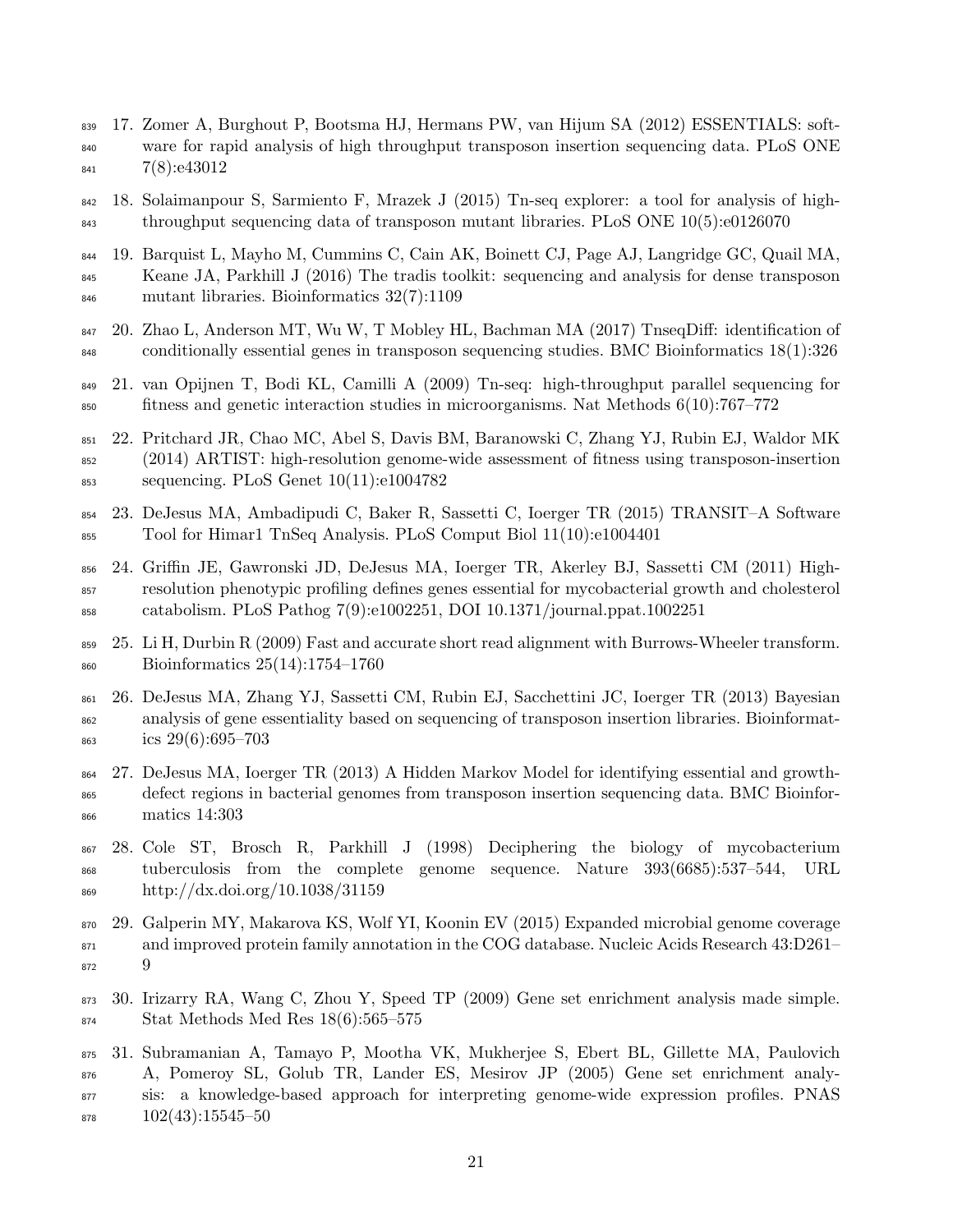- 32. Grossmann S, Bauer S, Robinson PN, Vingron M (2007) Improved detection of overrepresenta-tion of Gene-Ontology annotations with parent-child analysis. Bioinformatics 23(22):30243031
- 33. Zhang L, Hendrickson RC, Meikle V, Lefkowitz EJ, Ioerger TR, Niederweis M (2020) Comprehensize analysis of iron utilization by Mycobacterium tuberculosis. PLoS Pathogens 16(3):e1008337
- 34. DeJesus MA, Nambi S, Smith CM, Baker RE, Sassetti CM, Ioerger TR (2017) Statistical analysis of genetic interactions in Tn-Seq data. Nucleic Acids Res 45(11):e93
- 35. Tukey J (1949) omparing individual means in the analysis of variance. Biometrics 5(2):99–114
- 36. Subramaniyam S, DeJesus MA, Zaveri A, Smith CM, Baker RE, Ehrt S, Schnappinger D, Sassetti CM, Ioerger TR (2019) Statistical analysis of variability in tnseq data across conditions using zero-inflated negative binomial regression. BMC Bioinformatics 20(1):603
- 37. Xu W, DeJesus MA, Rcker N, Engelhart CA, Wright MG, Healy C, Lin K, Wang R, Park SW, Ioerger TR, Schnappinger D, S E (2017) Chemical genetic interaction profiling reveals determinants of intrinsic antibiotic resistance in Mycobacterium tuberculosis. Antimicrobial Agents Chemotherapy 61(22):e01334–17
- 38. Matern WM, Rifat D, Bader JS, Karakousis PC (2018) Gene enrichment analysis reveals major regulators of Mycobacterium tuberculosis gene expression in two models of antibiotic tolerance. Front Microbiol 9:610
- 39. Kieser KJ, Boutte CC, Kester JC, Baer CE, Barczak AK, Meniche X, Chao MC, Rego EH, Sassetti CM, Fortune SM, Rubin EJ (2015) Phosphorylation of the Peptidoglycan Synthase 899 PonA1 Governs the Rate of Polar Elongation in Mycobacteria. PLoS Pathog 11(6):e1005010
- 40. Nambi S, Long JE, Mishra BB, Baker R, Murphy KC, Olive AJ, Nguyen HP, Shaffer SA, Sassetti CM (2015) The Oxidative Stress Network of Mycobacterium tuberculosis Reveals Co-ordination between Radical Detoxification Systems. Cell Host Microbe 17(6):829–837
- 41. Baranowski C, Welsh MA, Sham LT, Eskandarian HA, Lim HC, Kieser KJ, Wagner JC, McK- inney JD, Fantner GE, Ioerger TR, Walker S, Bernhardt TG, Rubin EJ, H RE (2018) Maturing Mycobacterium smegmatis peptidoglycan requires non-canonical crosslinks to maintain shape. Elife p e37516
- 42. Fu Y, Waldor M, Mekalanos J (2013) Tn-seq analysis of vibrio cholerae intestinal colonization reveals a role for t6ss-mediated antibacterial activity in the host. Cell Host Microbe 14(6):652– 63
- 43. Dragset MS, Ioerger TR, Loevenich M, Haug M, Sivakumar N, Marstad A, Cardona PJ, Klinkenberg G, Rubin EJ, Steigedal M, Flo TH (2019) Global assessment of Mycobacterium avium subsp. hominissuis genetic requirement for growth and virulence. mSystems pp e00402– 19
- 44. DeJesus MA, Gerrick ER, Xu W, Park SW, Long JE, Boutte CC, Rubin EJ, Schnappinger D, Ehrt S, Fortune SM, Sassetti CM, Ioerger TR (2017) Comprehensive Essentiality Analysis of the Mycobacterium tuberculosis Genome via Saturating Transposon Mutagenesis. MBio 8(1)
- 45. Lampe DJ, Grant TE, M RH (1998) Factors affecting transposition of the Himar1 mariner transposon in vitro. Genetics 149(1):179–87